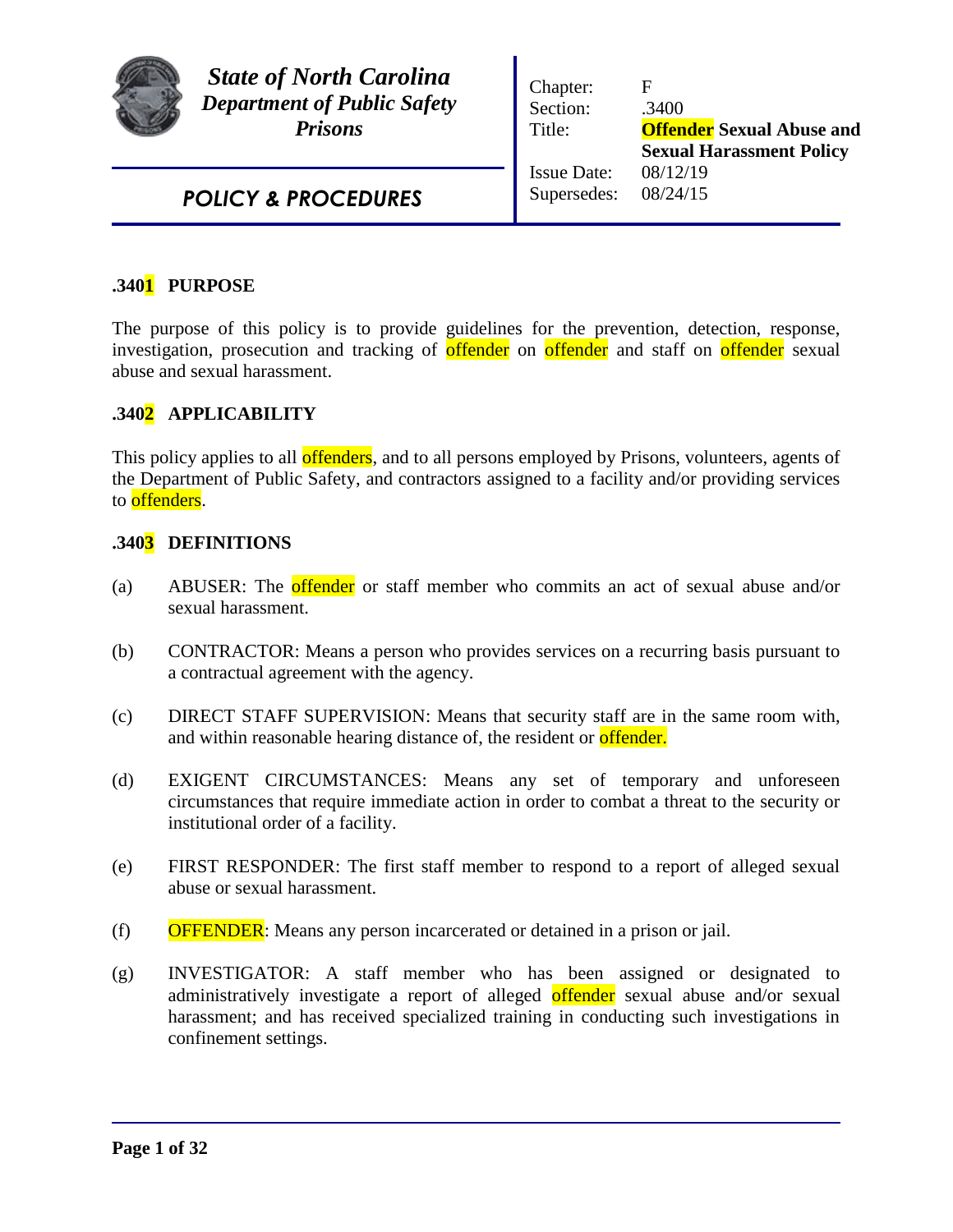- (h) PREA SUPPORT PERSON: A designated employee, at each facility, that has been screened for appropriateness to serve as a victim advocate and has received education concerning sexual assault and forensic examination issues in general.
- (i) PREA COMPLIANCE MANAGER: A designated employee, at each facility, with sufficient time and authority to coordinate the facility's efforts to comply with the PREA standards.
- (i) PRELIMINARY  $REVIEW:$  Is conducted by a sexual abuse and sexual harassment investigator to determine, at a minimum:
	- (1) if the allegation is a form of sexual abuse or sexual harassment, and
	- (2) who is the alleged victim(s) and abuser(s)
- (k) PREPONDERANCE OF EVIDENCE: Is the evidentiary standard for administrative investigations.
	- (1) The standard of proof used in most civil cases that requires the party bearing the burden of proof to present evidence that is more credible and convincing than the evidence presented by the other party;
	- (2) This standard is satisfied if the evidence shows that it is more probable than not that an event occurred;
	- (3) Preponderance of the evidence is a lesser standard of proof than "beyond a reasonable doubt," which is required to convict in a criminal trial;
	- (4) The agency shall impose no standard higher than a preponderance of evidence in determining whether allegations of sexual abuse or sexual harassment are substantiated, §115.72 of the national standards.
- (l) SEXUAL ABUSE REVIEW TEAM: Includes the PREA Compliance Manager and upper-level management officials, with input from line supervisors, investigators, and medical and mental health practitioners.
- (m) SEXUAL ABUSE: Encompasses (1) sexual abuse of an **offender**, detainee, or resident by another offender, detainee, or resident; and (2) sexual abuse of an offender, detainee, or resident by a staff member, contractor, or volunteer.
	- (1) Sexual abuse of an **offender**, detainee, or resident by another **offender**, detainee, or resident includes any of the following acts, if the victim does not consent, is coerced into such act by overt or implied threats of violence, or is unable to consent or refuse: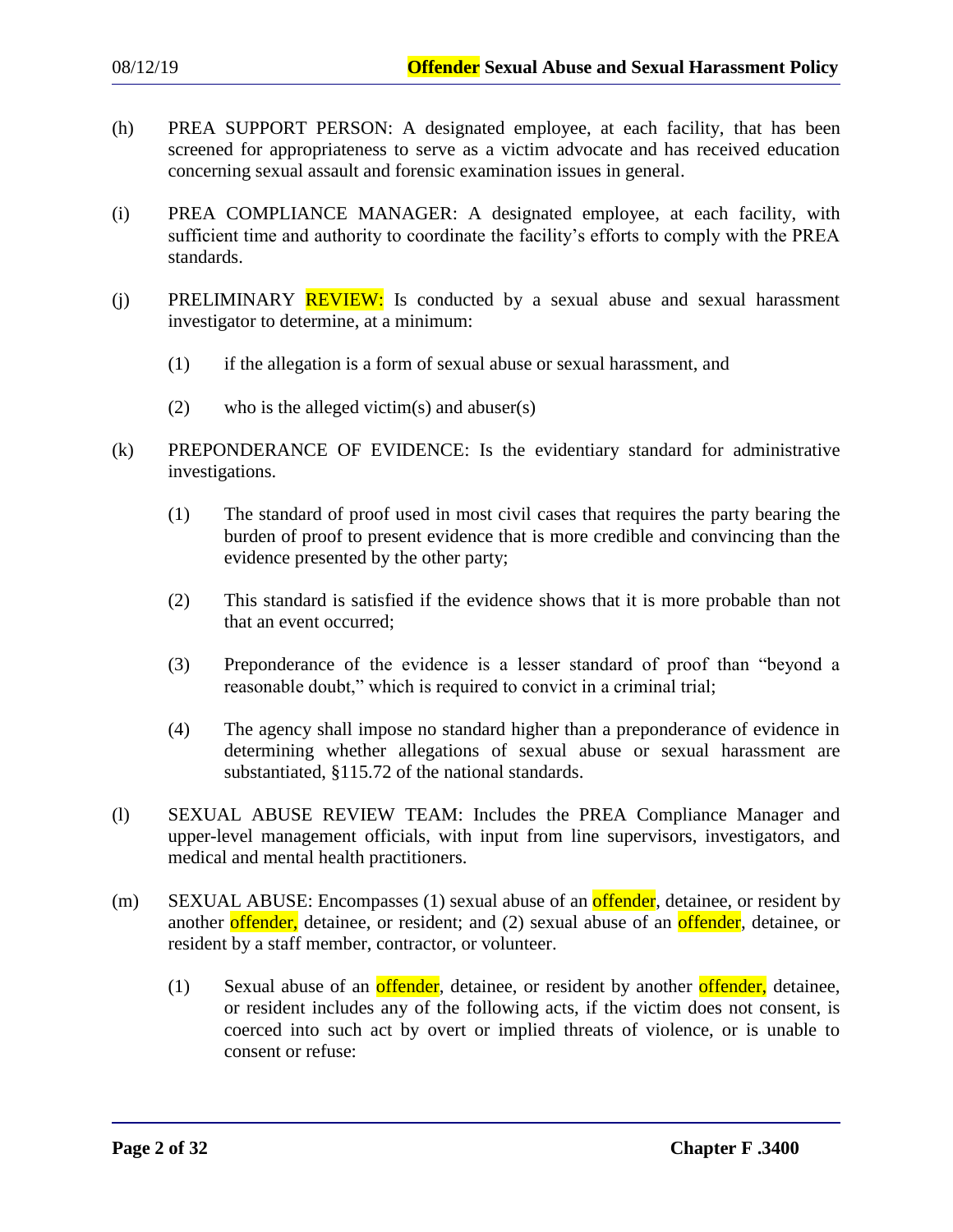- (A) Contact between the penis and the vulva or the penis and the anus, including penetration, however slight;
- (B) Contact between the mouth and the penis, vulva, or anus;
- (C) Penetration of the anal or genital opening of another person, however slight, by a hand, finger, object, or other instrument; and
- (D) Any other intentional touching, either directly or through the clothing, of the genitalia, anus, groin, breast, inner thigh, or the buttocks of another person, excluding contact incidental to a physical altercation.
- (2) Sexual abuse of an **offender**, detainee, or resident by a staff member, contractor, or volunteer includes any of the following acts, with or without consent of the offender, detainee, or resident:
	- (A) Contact between the penis and the vulva or the penis and the anus, including penetration, however slight;
	- (B) Contact between the mouth and the penis, vulva, or anus;
	- (C) Contact between the mouth and any body part where the staff member, contractor, or volunteer has the intent to abuse, arouse, or gratify sexual desire; to include kissing.
	- (D) Penetration of the anal or genital opening, however slight, by a hand, finger, object, or other instrument, that is unrelated to official duties or where the staff member, contractor, or volunteer has the intent to abuse, arouse, or gratify sexual desire;
	- (E) Any other intentional contact, either directly or through the clothing, of or with the genitalia, anus, groin, breast, inner thigh, or the buttocks, that is unrelated to official duties or where the staff member, contractor, or volunteer has the intent to abuse, arouse, or gratify sexual desire; Note: A properly conducted routine (pat and frisk) search involving incidental contact with an offender's genitals shall not be considered a form of sexual abuse.
	- (F) Any attempt, threat, or request by a staff member, contractor, or volunteer to engage in the activities described in paragraphs (a)-(e) of this section;
	- (G) Any display by a staff member, contractor, or volunteer of his or her uncovered genitalia, buttocks, or breast in the presence of an **offender**, detainee, or resident, and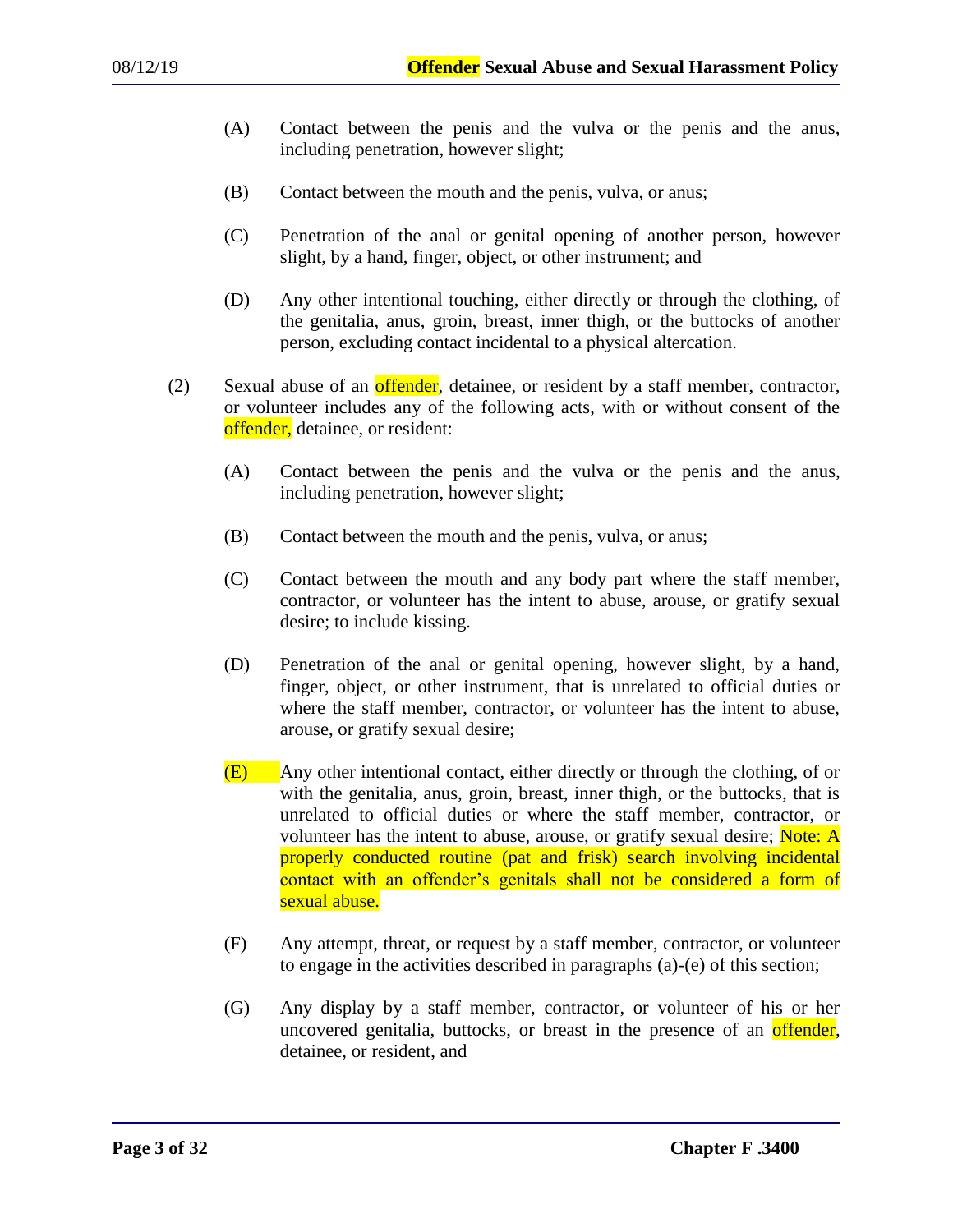(H) Voyeurism by a staff member, contractor, or volunteer: an invasion of privacy of an **offender**, detainee, or resident by staff for reasons unrelated to official duties, such as peering at an **offender** who is using a toilet in his or her cell to perform bodily functions; requiring an **offender** to expose his or her buttocks, genitals, or breasts; or taking images of all or part of an offender's naked body or of an offender performing bodily functions.

### (n) SEXUAL HARASSMENT:

- (1) Repeated and unwelcome sexual advances, requests for sexual favors, or verbal comments, gestures, or actions of a derogatory or offensive sexual nature by one offender, detainee, or resident directed toward another; and
- (2) Repeated verbal comments or gestures of a sexual nature to an offender, detainee, or resident by a staff member, contractor, or volunteer, including demeaning references to gender, sexually suggestive or derogatory comments about body or clothing, or obscene language or gestures.
- (o) SUBSTANTIATED ALLEGATION: Means an allegation that was investigated and determined to have occurred.
- (p) UNFOUNDED ALLEGATION: Means an allegation that was investigated and determined not to have occurred.
- (q) UNSUBSTANTIATED ALLEGATION: Means an allegation that was investigated and the investigation produced insufficient evidence to make a final determination as to whether or not the event occurred.
- (r) VICTIM: The offender who has been determined to have a history of being sexually abused and/or sexually harassed by another.
- (s) VOLUNTEER: any person who provides goods or services to Prisons of his/her own free will and does so for no financial gain.
- (t) VULNERABLE ADULT: any person 18 years of age or over or any lawfully emancipated minor who is present in the State of North Carolina and who is physically or mentally incapacitated due to mental retardation, cerebral palsy, epilepsy or autism; organic brain damage caused by advanced age or other physical degeneration in connection therewith; or due to conditions incurred at any age which are the result of accident, organic brain damage, mental or physical illness, or continued consumption or absorption of substances.
- (u) YOUTHFUL **OFFENDER**: any person under the age of 18 who is under adult court supervision and incarcerated or detained in a prison or jail.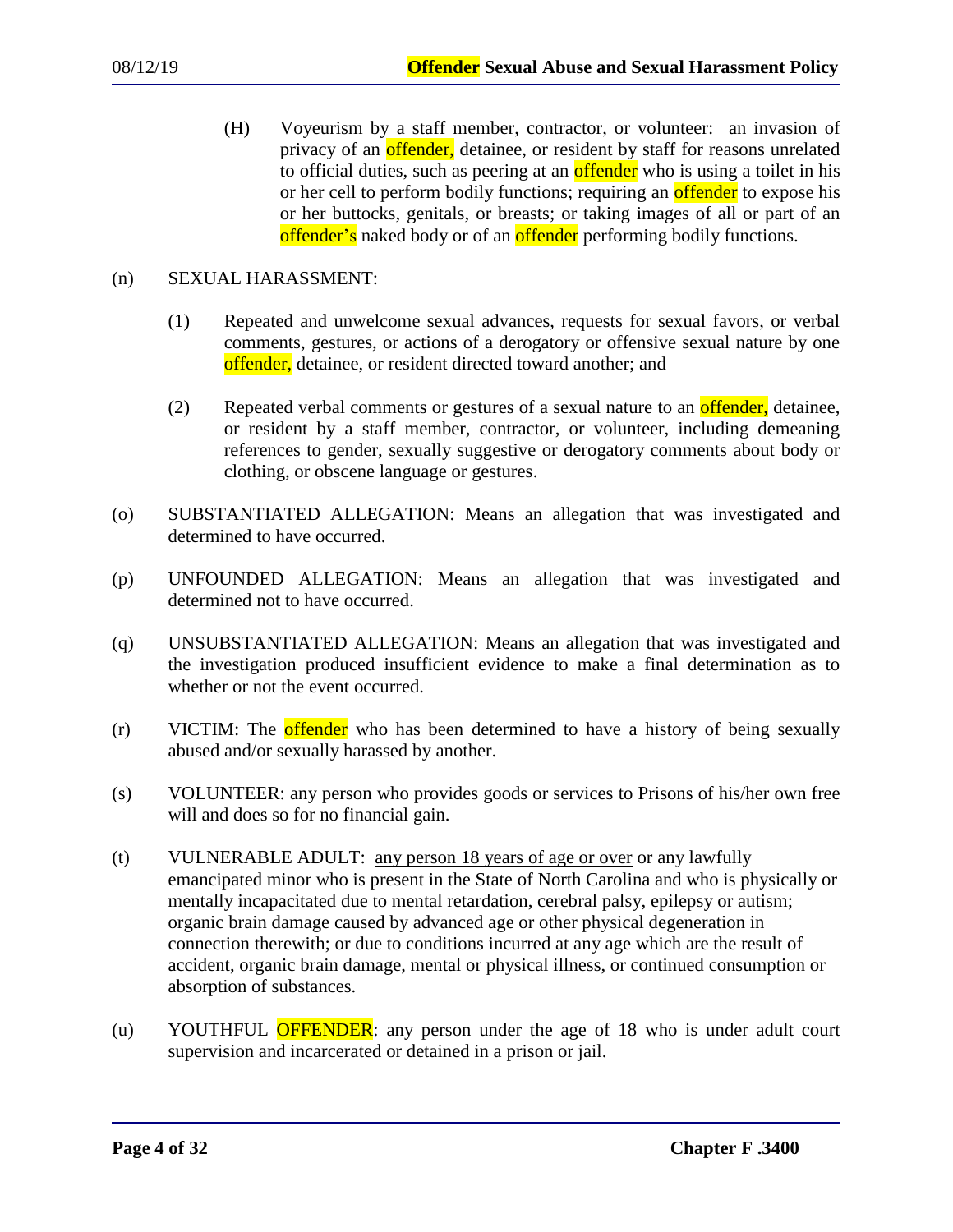# **.3404 POLICY**

The North Carolina Department of Public Safety is committed to a standard of zero-tolerance of sexual abuse and sexual harassment toward offenders, either by staff, contractors, volunteers, or by offenders. Therefore, it is the policy of Prisons to provide a safe, humane and appropriately secure environment, free from the threat of sexual abuse and sexual harassment for all **offenders**, by maintaining a program of prevention, detection, response, investigation, prosecution and tracking.

# **.3405 PROCEDURES**

### (a) EMPLOYEE TRAINING:

- (1) New Employees: shall receive the Sexual Abuse and Harassment 101 training that addresses the following:
	- (A) The agencies standard of zero-tolerance of sexual abuse and sexual harassment toward offenders, either by staff, contractors, volunteers, or by offenders.
	- (B) Employees' responsibilities when responding to sexual abuse and harassment;
	- (C) Offenders' right to be free from sexual abuse and sexual harassment;
	- (D) Offenders' and employees' right to be free from retaliation for reporting sexual abuse and harassment;
	- (E) The dynamics of sexual abuse and sexual harassment in confinement;
	- (F) Common reactions of sexual abuse and sexual harassment victims;
	- (G) Detect and respond to signs of threatened and actual sexual abuse;
	- $(H)$  How to avoid inappropriate relationships with offenders;
	- (I) How to communicate effectively and professionally with offenders, including lesbian, gay, bisexual, transgender, intersex, or gender nonconforming offenders;
	- (J) How to comply with relevant laws related to mandatory reporting of sexual abuse to outside authorities;
	- (K) Relevant laws regarding age of consent; and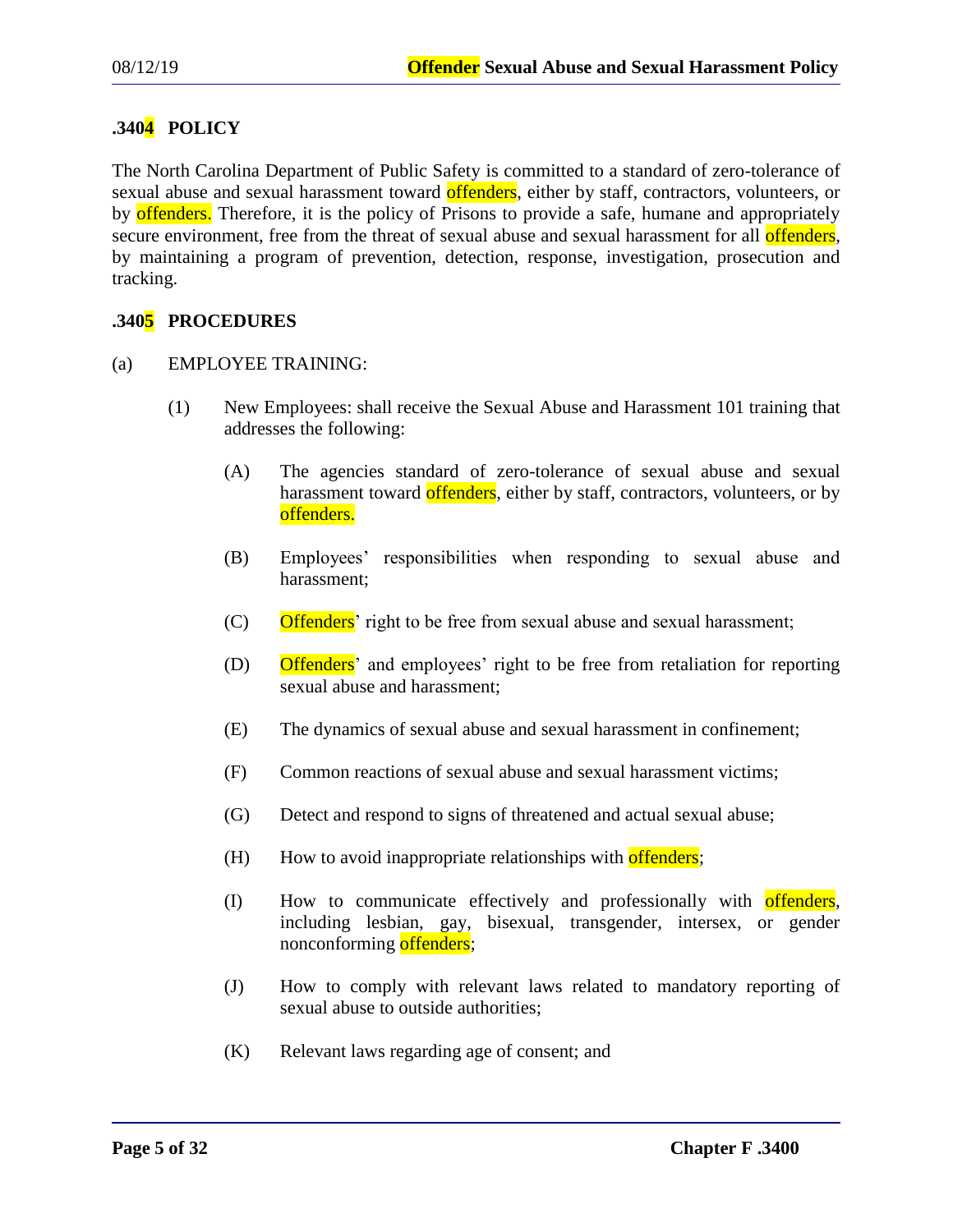- (L) Unique attributes of working with males and/or females in confinement/supervision.
- (2) Annual Refresher Training and Information: All staff shall receive **SAH 101** refresher training every two years and receive SAH 201 refresher information during the alternate years on offender sexual abuse and sexual harassment issues emphasizing the zero-tolerance and duty to report, as well as covering current sexual abuse and sexual harassment policies and procedures.
- (3) All materials provided to staff on the subject of sexual abuse and sexual harassment, and any lesson plans used during any presentations on this topic shall be approved by Department of Public Safety's PREA Office.
- (4) Additional training may be offered at individual facilities or through the Office of Staff Development and Training.
- (5) Training for staff shall be offered by approved Staff Trainers certified as General Instructors unless an exception is given by the Director.
- (6) Verification of employee training shall be documented on form OSDT-1 and in appropriate agency training tracking system.
- (7) Certification of employee understanding of material shall be documented by signing the Form OPA-T10 PREA Acknowledgement; or electronic signature when completing the ELearning course authorized by the agency.

## (b) TRAINING FOR VOLUNTEERS, CUSTODIAL AGENTS, CONTRACTORS, AND OTHER PERSONS PROVIDING SERVICES TO OFFENDERS:

- (1) Initial Training:
	- (A) Volunteers (with the exception of One-Time volunteers who have no direct contact with offenders), custodial agents, contractors and other persons providing services to offenders:
		- (i) Shall receive the Sexual Abuse and Harassment 101 training as part of initial orientation which addresses:
			- (I) The agencies standard of zero-tolerance of sexual abuse and sexual harassment toward offenders, either by staff, contractors, volunteers, or by offenders; and
			- (II) Applicable methods to report incidents of sexual abuse and sexual harassment.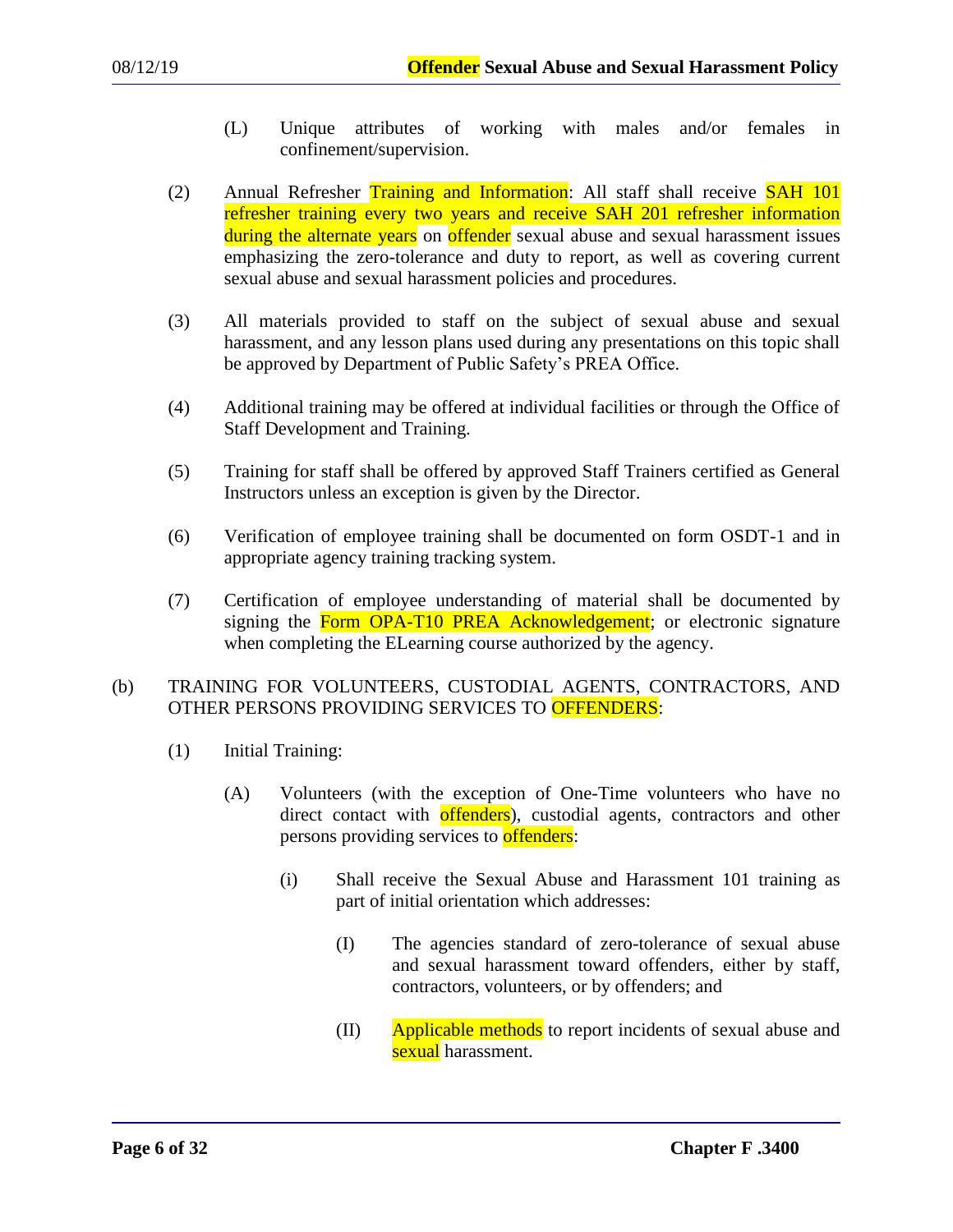- (ii) The application process will not be complete until the volunteer verifies understanding of training by signing the PREA Acknowledgement Form and returning the form to the facility.
- (B) One-Time volunteers
	- (i) Shall review information on Form OPA-T10 PREA Acknowledgement which addresses:
		- (I) The agencies standard of zero-tolerance of sexual abuse and sexual harassment toward offenders, either by staff, contractors, volunteers, or by offenders; and
		- (II) Applicable methods to report incidents of sexual abuse and harassment.
	- (ii) The application process will not be complete until the volunteer verifies understanding of information by signing the Form OPA-T10 PREA Acknowledgement and returning the form to the facility.
- (C) Training shall be offered by approved Staff Trainers certified as General Instructors unless an exception is given by the Director.
- (2) Annual Training:
	- (A) VOLUNTEERS: At a minimum, all volunteers must review and sign a Form OPA-T10 PREA Acknowledgement annually as part of the application renewal process. The application process will not be complete until the volunteer verifies understanding of training by signing the PREA Acknowledgement Form and returning the form to the facility.
	- (B) WORK RELEASE/STUDY RELEASE: The Work Release/Study Release Coordinator shall provide the **Form OPA-T10 PREA Acknowledgement** to the company or school contact person. The contact person must review and verify understanding of training by signing the Form OPA-T10 PREA Acknowledgement and returning it to the Coordinator.
	- (C) CUSTODIAL AGENTS: Custodial Agents shall receive annual refresher training on offender sexual abuse and sexual harassment issues emphasizing the zero-tolerance and duty to report, as well as covering current sexual abuse and sexual harassment policies and procedures.
	- (D) CONTRACT PERSONS/AGENCIES (who have direct contact with offenders):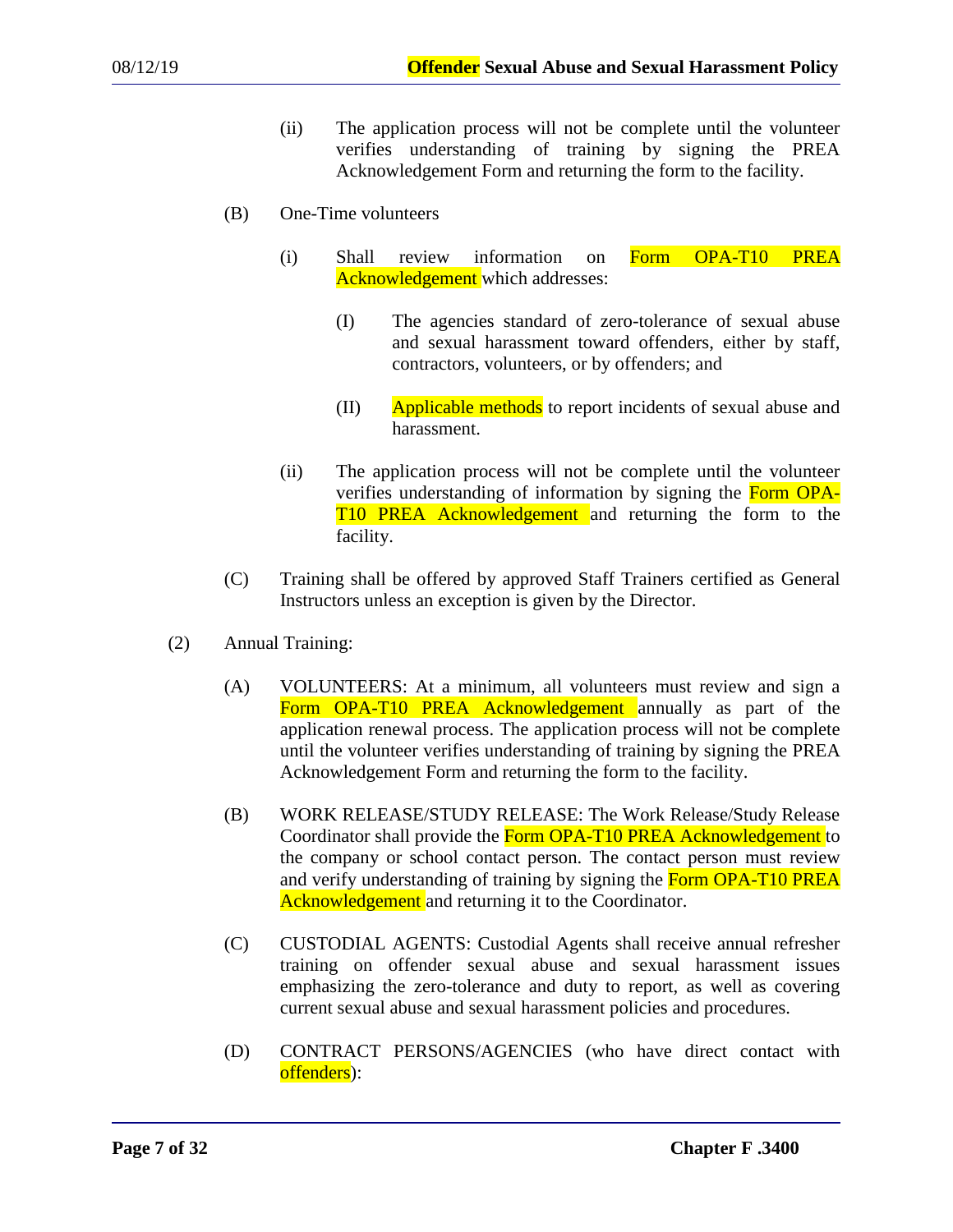- (i) Contracts will be modified to include language that reflects Prisons' commitment to a zero-tolerance of sexual abuse and sexual harassment, the contract person's duty to report any allegations of **offender** sexual abuse or sexual harassment either by another offender or by staff, and obligation to adopt and comply with the PREA standards.
- (ii) New contracts and contract renewals shall provide for agency contract monitoring to ensure that the contractor is complying with the PREA standards.

### (c) SPECIALIZED TRAINING:

- (1) Investigators: Sexual Abuse and Harassment
	- (A) Shall complete appropriate employee training defined in section .3406(a)
	- (B) Shall receive training on conducting sexual abuse and harassment investigations in a confinement setting. Such training shall include:
		- (i) Techniques for interviewing sexual abuse victims;
		- (ii) Proper use of Miranda and Garrity Warnings;
		- (iii) Sexual abuse evidence collection in a confinement setting; and
		- (iv) Criteria and evidence required to substantiate a case for administrative action or prosecution referral.
	- (C) Completion of training shall be documented on form OSDT-1 and in appropriate agency training tracking system.
- (2) Medical and Mental Health care practitioners:
	- (A) Shall complete mandated training defined in section .3406(a) for Employees; or mandated training defined in section .3406(b) for Volunteers, Custodial Agents, Contractors, and Other Persons Providing Services to **Offenders** for contractor's.
	- (B) All full- and part-time medical and mental health care practitioners who work regularly in its facilities shall be trained in:
		- (i) Detecting and assessing signs of sexual abuse and sexual harassment;
		- (ii) Preserving physical evidence of sexual abuse;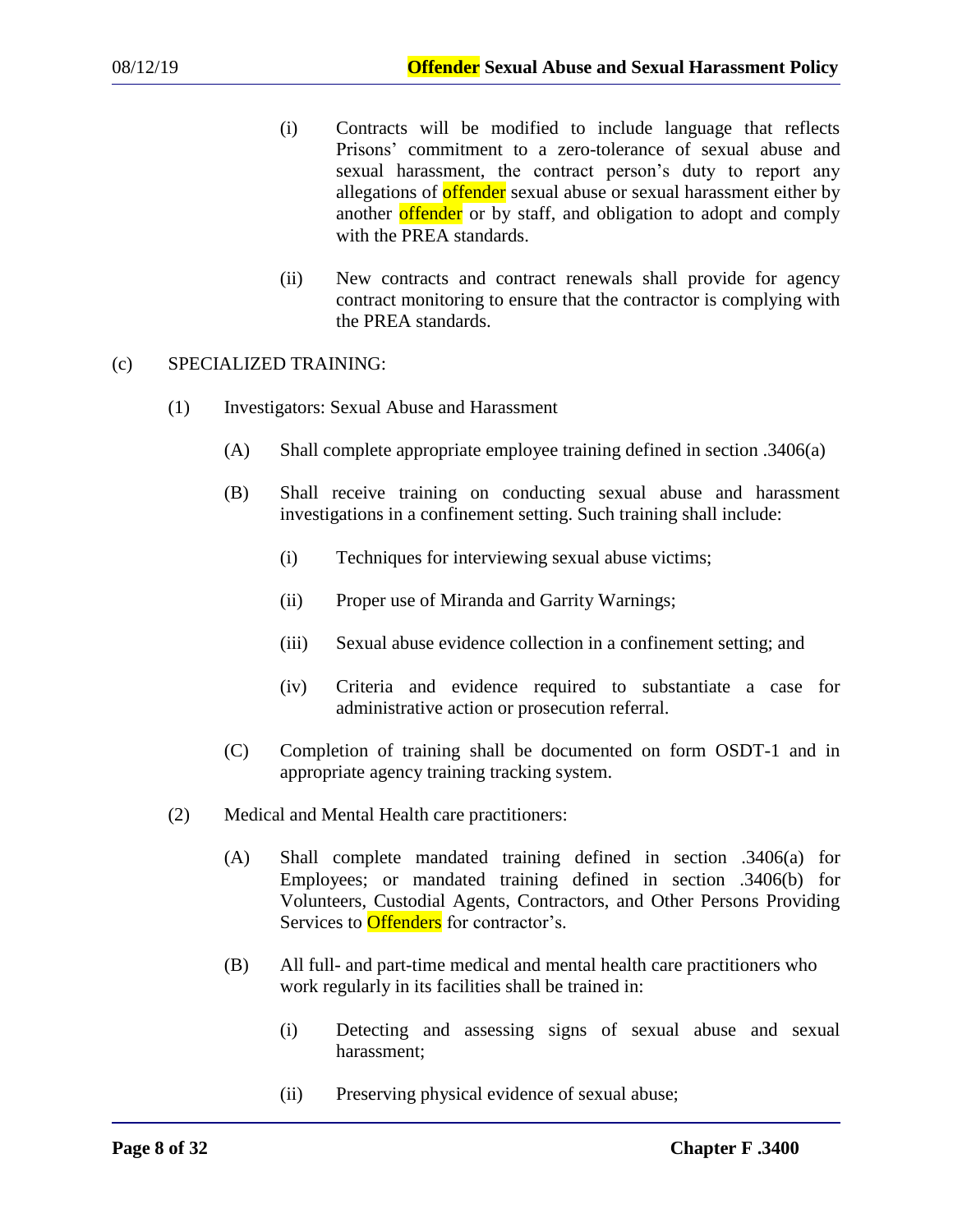- (iii) Responding effectively and professionally to victims of sexual abuse and sexual harassment; and
- (iv) How and to whom to report allegations or suspicions of sexual abuse and sexual harassment.
- (C) Verification of employee training shall be documented on form OSDT-1 and in appropriate agency training tracking system.

### (d) OFFENDER EDUCATION:

- (1) RECEPTION: All offenders shall receive, during reception, information explaining the agency's zero-tolerance policy regarding sexual abuse and sexual harassment, and how to report incidents or suspicions of sexual abuse and sexual harassment.
- (2) INTAKE: All offenders shall receive comprehensive education about sexual abuse and sexual harassment. Such education shall be completed within 30 days of intake and upon transfer to a different facility.
	- (A) Comprehensive education shall include:
		- (i) Offenders' rights to be free from sexual abuse and sexual harassment;
		- (ii) Offenders' rights to be free from retaliation for reporting incidents of sexual abuse and sexual harassment; and
		- (iii) The agency's policies and procedures for responding to incidents of sexual abuse and sexual harassment.
		- (iv) Methods available to offenders for reporting incidents of sexual abuse or sexual harassment internally and to an external agency or entity.
	- (B) Education for **Offenders** shall be offered by staff that have completed the PREA Train the Trainer Offender Education course.
- (3) TRANSFER: All offenders shall receive education about sexual abuse and sexual harassment upon transfer to a different facility.
	- (A) Education shall be completed utilizing the Offender FACTSHEET OPA-T101 Facilitator Talking Points.
	- (B) Each offender shall receive a copy of the PREA Brochure.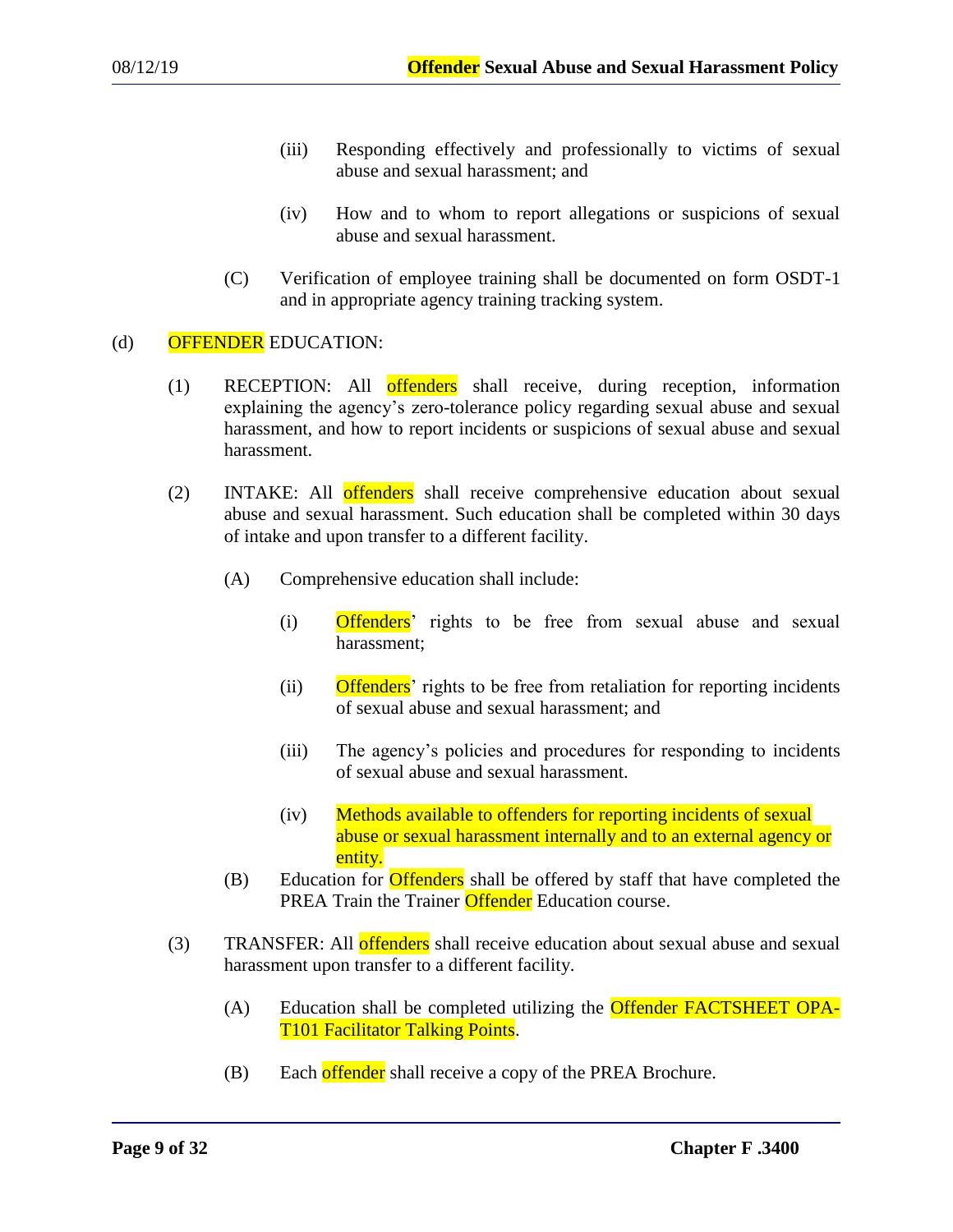- (C) Each offender will sign the Orientation Form and placed in his/her field jacket.
- (D) Education for **offenders** shall be offered by a designated employee at the facility.
- (4) Appropriate provisions shall be made as necessary for **offenders** not fluent in English, persons with disabilities and those with low literacy levels.
- (5) Additional sexual abuse and sexual harassment information shall be provided through offender brochures, handbooks and posters.
- (6) All materials provided to offenders on the subject of sexual abuse and sexual harassment, and any lesson plans used during any presentations on this topic shall be approved by Department of Public Safety's PREA Office.

### (e) GENERAL PROVISIONS:

- (1) Screening for risk of victimization and abusiveness:
	- (A) All offenders and safekeepers shall receive a mental health screening (MHSI), administered via the web-based OPUS intake system, within 72 hours after admission to Prisons. Diagnostic Services staff shall conduct screening to determine an offender's risk of being sexually abused by other offenders or their risk of being sexually abusive towards other offenders. The screening shall use an objective screening instrument that obtains the following minimum biographical data about the **offender**:
		- (i) Whether the **offender** has a mental, physical, or developmental disability;
		- (ii) The age of the **offender;**
		- (iii) The physical build of the **offender;**
		- (iv) Whether the **offender** has previously been incarcerated;
		- (v) Whether the **offender's** criminal history is exclusively nonviolent;
		- (vi) Whether the **offender** has prior convictions for sex offenses against an adult or child;
		- (vii) Whether the **offender** is or is perceived to be gay, lesbian, bisexual, transgender, intersex, or gender nonconforming;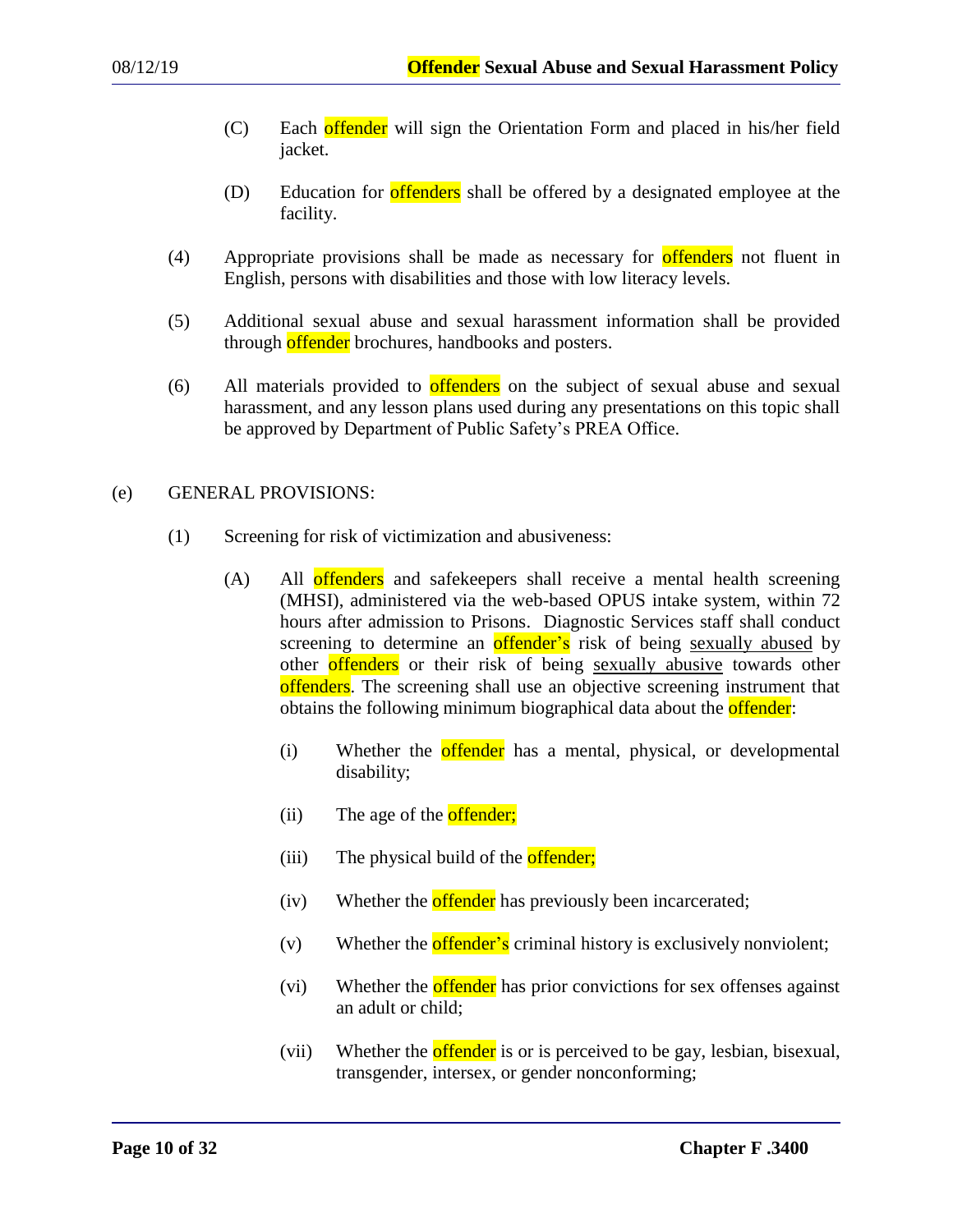- (viii) Whether the **offender** has previously experienced sexual victimization;
- $(ix)$  The offender's own perception of vulnerability;
- $(x)$  Whether the **offender** is detained solely for civil immigration purposes; and
- (xi) The initial screening shall consider prior acts of sexual abuse, prior convictions for violent offenses, and history of prior institutional violence or sexual abuse, as known to the agency, in assessing offenders for risk of being sexually abusive.
- (B) Based upon the results of the MHSI, a referral may be generated to mental health for any concerns. Qualified mental health professional(s) shall be contacted immediately at any time during the screening process, if the offender's mental health indicates that he or she needs to be seen.
- (C) Every treatment encounter between an offender and a mental health staff member will be recorded in OPUS.
- (D) The responses to the MHSI, are confidential; therefore, the facility shall implement appropriate controls on the dissemination of responses to questions asked in order to ensure that sensitive information is not exploited to the **offender's** detriment by staff or other **offenders**.
- (E) Offenders may not be disciplined for refusing to answer or for not disclosing complete information during screening or assessment.
- $(F)$  Within a set time period, not to exceed 30 days from the **offender's** arrival at the facility, the facility will reassess the **offender's** risk of victimization or abusiveness based upon any additional, relevant information received by the facility since the intake screening.
- (G) Upon transfer to another facility, during the initial contact, the case manager will reassess the **offenders'** own perception of risk since the initial intake screening. Based on the response, from the **offender**, a referral may be generated to mental health for any concerns. This screening shall be conducted using the web-based case management roster.
- (H) When a safekeeper transfers from one facility to another, within 3 days of arrival, a case analyst shall conduct a screening to determine the safekeepers' own perceptions of vulnerability. Based on the response from the safekeeper, a referral may be generated to mental health for any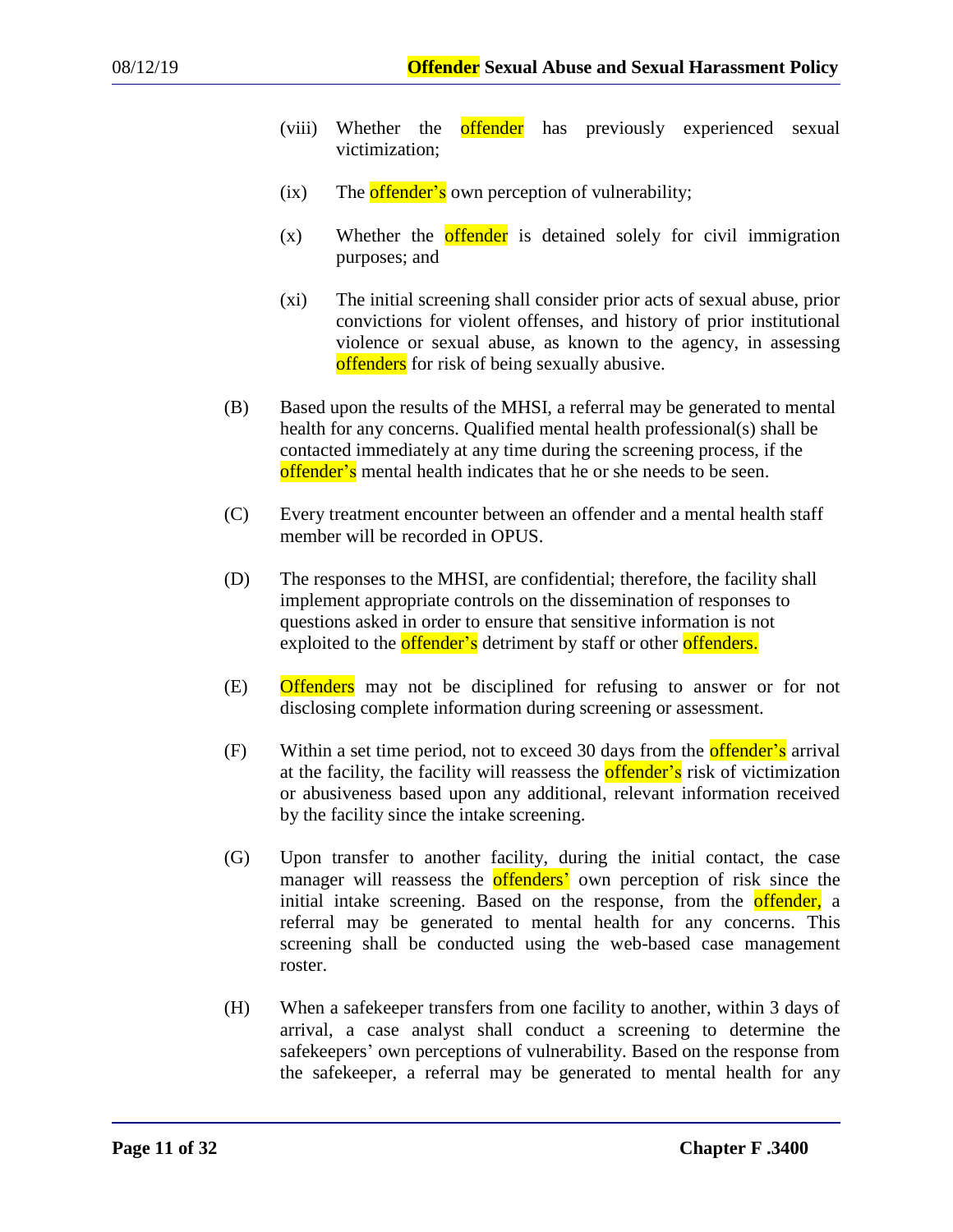concerns. The screening will be conducted using the web-based case management roster.

- (I) In the event of a medical transfer to Central Prison or the North Carolina Correctional Institution for Women, the **offender** shall be screened within 3 days of arrival to determine the **offenders** own perception of vulnerability. This screening will be conducted using the web-based case management roster. Based on the response from the **offender** a referral may be generated to mental health for any concerns.
- (J) If the offender indicates they were erroneously identified as lesbian, gay, bisexual, gender non-conforming, transgender or intersex during the completion of the MHSI, then the Case manager should update the screening information in accordance with current procedures.
- (K) The transgender or intersex offender, upon self-disclosure, may be housed temporarily in a single cell or bed with officer visibility until the FTARC convenes and determines permanent housing placement based on the offender's concerns for safety, request for accommodations, screening information, and high risk status
- (L) Refer to policy TX I-13 Evaluation and Management of Transgender Offenders for addition compliance requirements not stated in this policy.
- (2) Medical and Mental Health Screening; History of Sexual Abuse:
	- (A) If the screening for risk of victimization and abusiveness indicates that a prison offender has experienced prior sexual victimization, whether it occurred in an institutional setting or in the community, staff shall ensure that the **offender** is offered a follow-up meeting with a medical or mental health practitioner within 14 days of the intake screening.
	- (B) If the screening for risk of victimization and abusiveness indicates that a prison offender has previously perpetrated sexual abuse, whether it occurred in an institutional setting or in the community, staff shall ensure that the **offender** is offered a follow-up meeting with a mental health practitioner within 14 days of the intake screening.
	- (C) Any information related to sexual victimization or abusiveness that occurred in an institutional setting shall be strictly limited to medical and mental health practitioners and other staff, as necessary, to inform treatment plans and security and management decisions, including housing, bed, work, education, and program assignments, or as otherwise required by Federal, State, or local law.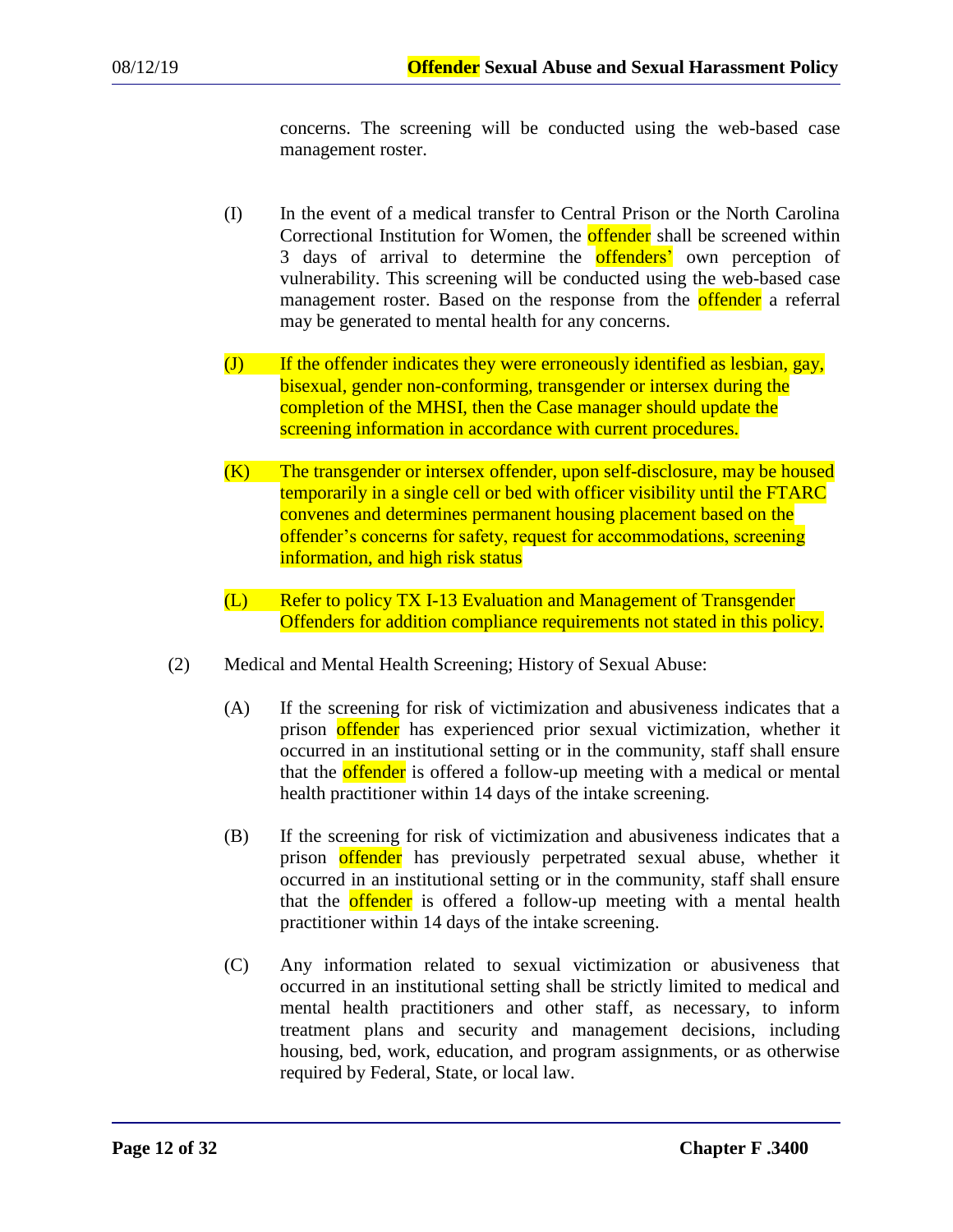- (D) Medical and mental health practitioners shall obtain informed consent from offenders before reporting information about prior sexual victimization that did not occur in an institutional setting, unless the offender is under the age of 18.
- (3) Use of Screening information:
	- (A) The information from the screening for risk of victimization and abusiveness shall be used to inform housing, bed, work, education, and program assignments with the goal of keeping separate those offenders at high risk of being sexually victimized from those at high risk of being sexually abusive.
	- (B) The following procedures will be followed to manage housing and bed assignments:
		- (i) Any offender identified as a high risk abuser shall be restricted from double-cell housing.
		- (ii) A report of newly admitted high risk abusers will be reviewed weekly by Prisons Administration, Manager of Classification Services, or designee to activate a Central Monitoring file to prevent double cell housing.
		- (iii) Designated personnel at each facility, as authorized by the Director Prisons, will generate a list of high risk abusers using the webbased security search tool.
		- (iv) The facility shall make individualized determination for bed assignments, based on facility housing designs, to ensure the safety of each offender.
	- (C) The following procedures will be followed to manage work assignments:
		- (i) Facilities will consider such factors as the amount of staff supervision in the area, the presence or absence of surveillance equipment, and whether the job is in an isolated area prior to making assignments for high risk abusers.
		- (ii) Designated staff at each facility shall review the web-based security search tool weekly, or more often as deemed appropriate, to monitor any high risk abusers assigned to their facility.
		- (iii) Facilities shall take appropriate action to ensure all job assignments are appropriate for high-risk abusers.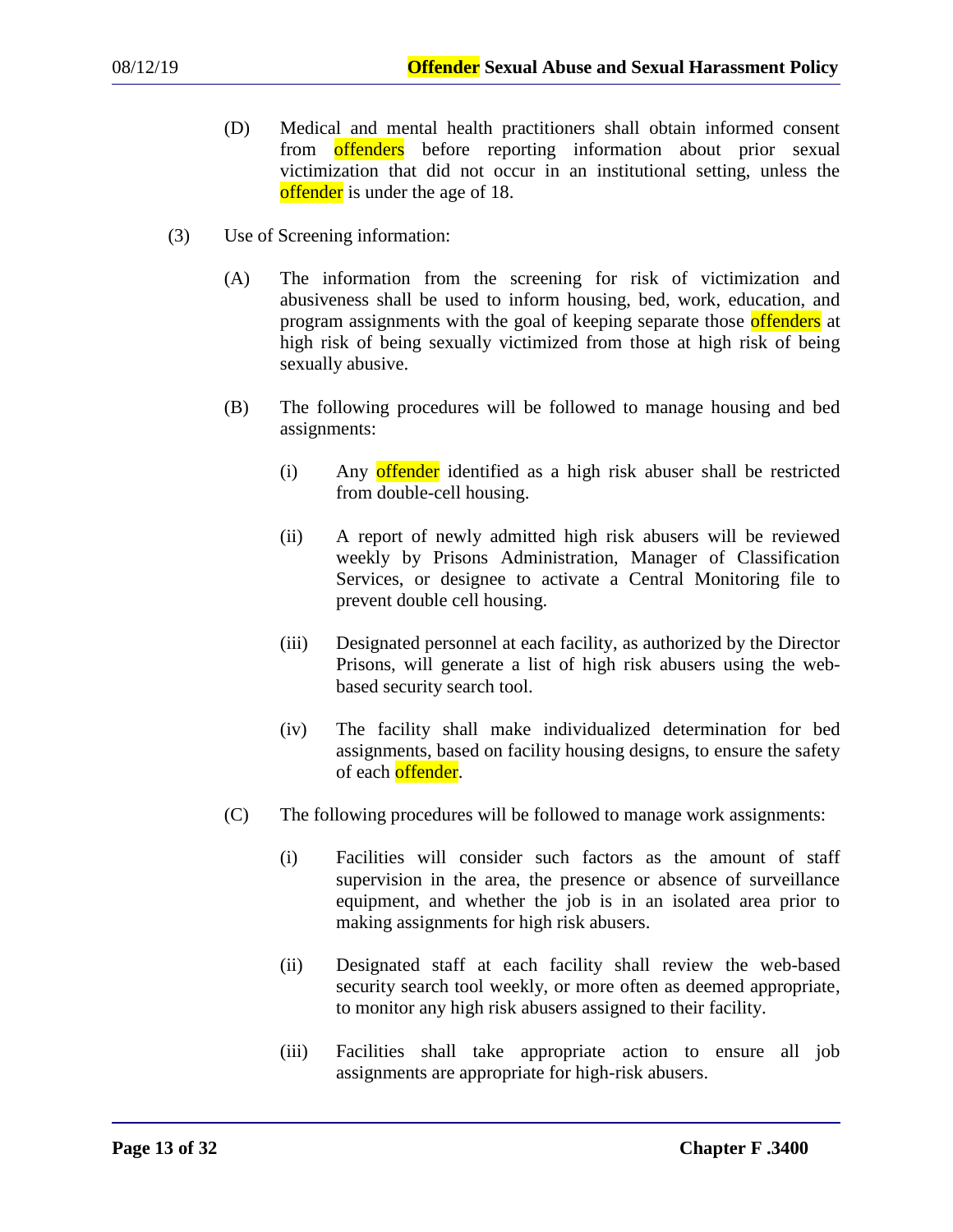- (D) The following procedures will be followed to manage program and education assignments:
	- (i) Designated staff at each facility shall review the web-based security search tool weekly, or more often as deemed appropriate, to monitor any high risk abusers assigned to their facility.
	- (ii) Facilities shall take appropriate action to ensure all program assignments are appropriate for high-risk abusers.
- (E) In deciding whether to assign a transgender or intersex offender to a facility for male or female offenders, and in making other housing and programming assignments, the agency shall consider on a case-by-case basis whether a placement would ensure the **offender's** health and safety, and whether the placement would present management or security problems.
- (F) Placement and programming assignments for each transgender or intersex offender shall be reassessed by the case manager at least twice each year to review any threats to safety experienced by the **offender**.
- (G) A transgender or intersex offender's own views with respect to his or her own safety shall be given serious consideration.
- (H) Transgender and intersex offenders shall be given the opportunity to shower separately from other **offenders**.
- (I) The agency shall not place lesbian, gay, bisexual, transgender, or intersex offenders in dedicated facilities, units, or wings solely on the basis of such identification or status, unless such placement is in a dedicated facility, unit, or wing established in connection with a consent decree, legal settlement, or legal judgment for the purpose of protecting such offenders.
- (J) The agency shall implement appropriate controls on the dissemination within the facility of responses to questions asked pursuant to this standard in order to ensure that sensitive information is not exploited to the offender's detriment by staff or other offenders.
- $(K)$  Each facility shall ensure that staff interact professionally and respectfully toward transgender and intersex offenders.
- (L) Intentional misuse of gender pronouns and titles is prohibited. Transgender and intersex offenders shall be referred to by their preferred pronoun or a gender-neutral form of address. Unprofessional and derogatory references toward offenders are not acceptable under any circumstances.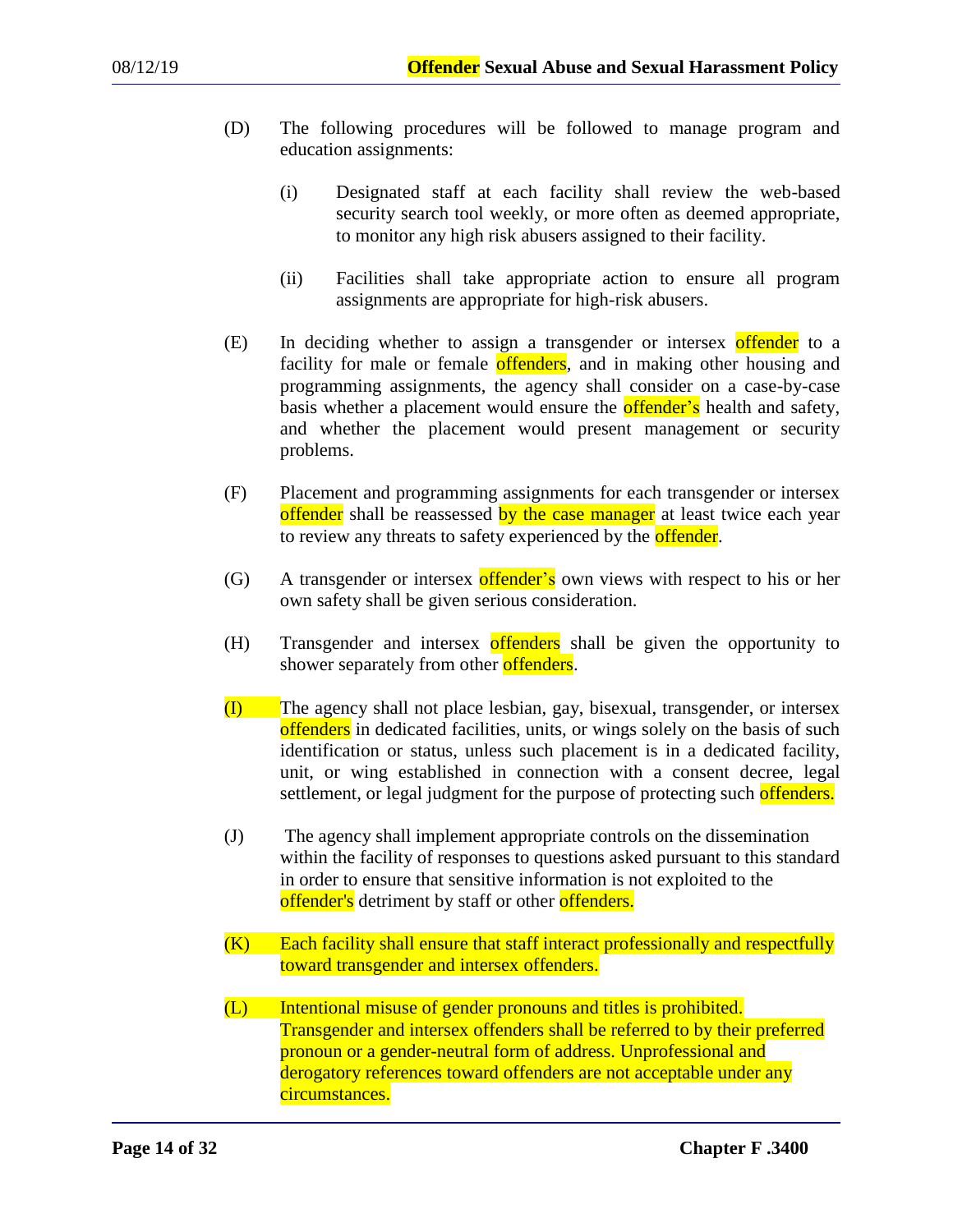- (4) Protective Custody:
	- (A) Offenders at high risk for sexual victimization shall not be placed in restrictive housing unless an assessment of all available alternatives has been made, and a determination has been made that there is no available alternative means of separation from likely abusers. If a facility cannot conduct such an assessment immediately, the facility may hold the offender in restrictive housing for less than 24 hours while completing the assessment.
	- (B) Offenders placed in restrictive housing for this purpose shall have access to programs, privileges, education, and work opportunities to the extent possible. If the facility restricts access to programs, privileges, education, or work opportunities, the facility shall document:
		- (i) The opportunities that have been limited;
		- (ii) The duration of the limitation; and
		- (iii) The reasons for such limitations.
	- (C) The facility shall assign such offenders to restrictive housing only until an alternative means of separation from likely abusers can be arranged, and such an assignment shall not ordinarily exceed a period of 30 days.
		- (i) Alternative placements can include, but are not limited to, the following temporary options:
			- $(I)$  Relocation to a different housing unit;
			- (II) Placement in a cell or bed closer to the Corrections Officer's desk within the unit;
			- (III) Any other housing area that the facility head or designee deems appropriate to separate from likely abusers.
	- (D) If a restrictive housing assignment is made pursuant to paragraph (a) of this section, the facility shall clearly document:
		- (i) The basis for the facility's concern for the **offender's** safety; and
		- (ii) The reason why no alternative means of separation can be arranged.
		- (iii) The other alternative means for separation that were explored;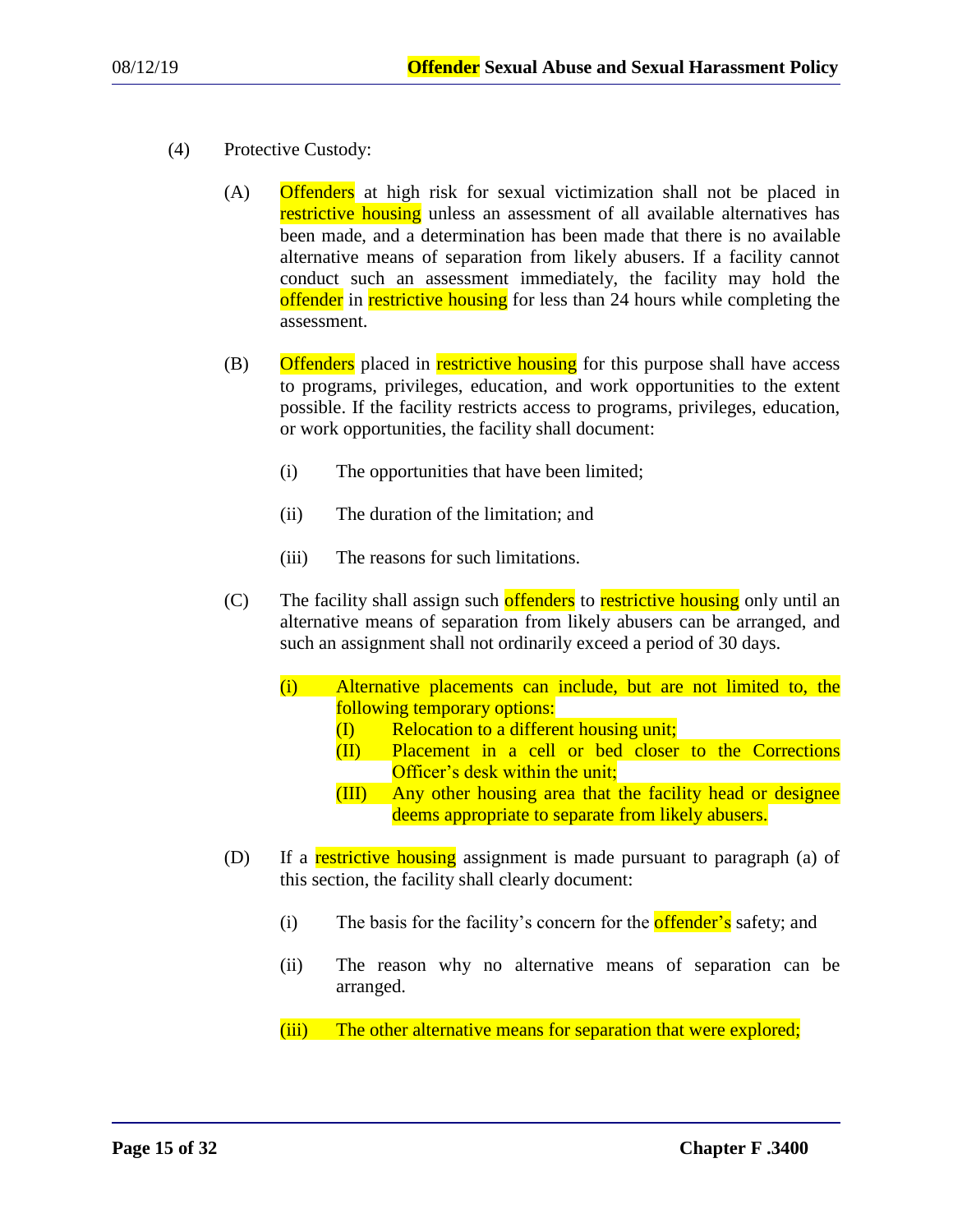- (E) Every 30 days, the facility shall afford each such offender a review to determine whether there is a continuing need for separation from the general population.
- (5) Youthful Offenders:
	- (A) A youthful offender shall not be placed in a housing unit in which the youthful offender will have sight, sound, or physical contact with any adult offender through use of a shared dayroom or other common space, shower area, or sleeping quarters.
	- (B) In areas outside of housing units, the facility shall either:
		- (i) maintain sight and sound separation between youthful offenders and adult offenders, or
		- (ii) provide direct staff supervision when youthful **offenders** and adult offenders have sight, sound, or physical contact.
	- (C) The agency shall make best efforts to avoid placing youthful **offenders** in isolation to comply with this provision. Absent exigent circumstances, agencies shall not deny **youthful** offenders daily large-muscle exercise and any legally required special education services to comply with this provision. Youthful offenders shall also have access to other programs and work opportunities to the extent possible.

# (f) REPORTING AND INVESTIGATION OF SEXUAL ABUSE AND SEXUAL HARASSMENT:

- (1) Reporting:
	- $(A)$  Offender reporting:
		- (i) Multiple internal ways shall be provided for **offenders** to privately report sexual abuse and sexual harassment, retaliation by other offenders or staff for reporting sexual abuse and sexual harassment, and staff neglect or violation of responsibilities that may have contributed to such incidents.
		- (ii) At least one way shall be provided for **offenders** to report abuse or sexual harassment to a public or private entity or office that is not part of the agency, and that is able to receive and immediately forward offender reports of sexual abuse and sexual harassment to agency officials, allowing the **offender** to remain anonymous upon request.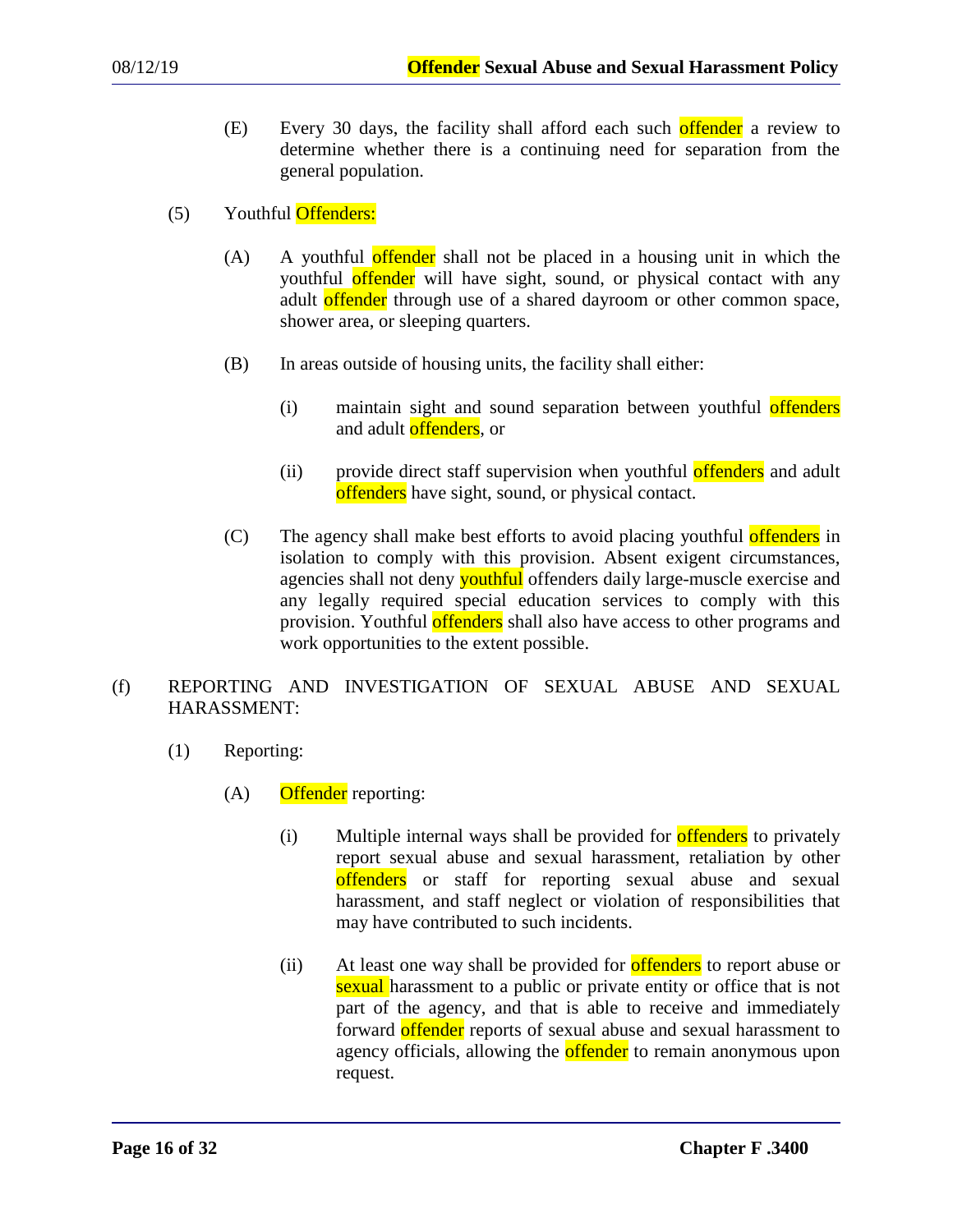- (iii) Offenders detained solely for civil immigration purposes shall be provided information on how to contact relevant consular officials and relevant officials at the US Department of Homeland Security.
- (iv) Ways of reporting incidents of sexual abuse and harassment:
	- (I) To any Department of Public Safety employee;
	- (II) Administrative remedy process;
	- (III) PREA/Grievance locked box where applicable; and
	- (IV) Toll free telephone number for reporting directly to an external agency or entity, incidents of sexual abuse and sexual harassment.
- (B) Third Party Reporting: can be made via email, phone or letter.
- (C) Staff and Agency Reporting Duties:
	- (i) All staff are required to report immediately any knowledge, suspicion, or information regarding an incident of sexual abuse or sexual harassment that occurred in a facility, whether or not it is part of the agency.
	- (ii) Staff has a duty to report any allegations that offenders are having sexual relationships with other offenders or with staff.
	- (iii) Any retaliation against offenders or staff who reported such an incident; and any staff neglect or violation of responsibilities that may have contributed to an incident or retaliation.
	- (iv) Staff may report allegations privately. Ways to report include but are not limited to:
		- (I) The PREA office by email at  $PREA@ncdps.gov$ , or by telephone at (919) 825-2754.
		- (II) Anonymously by contacting the Fraud, Waste, Abuse & Misconduct Hotline at (844) 208-4018.
		- (III) Local law enforcement agency.
	- (v) All reports of sexual abuse and sexual harassment, however made, are to be forwarded to the Facility Head and the PREA Office.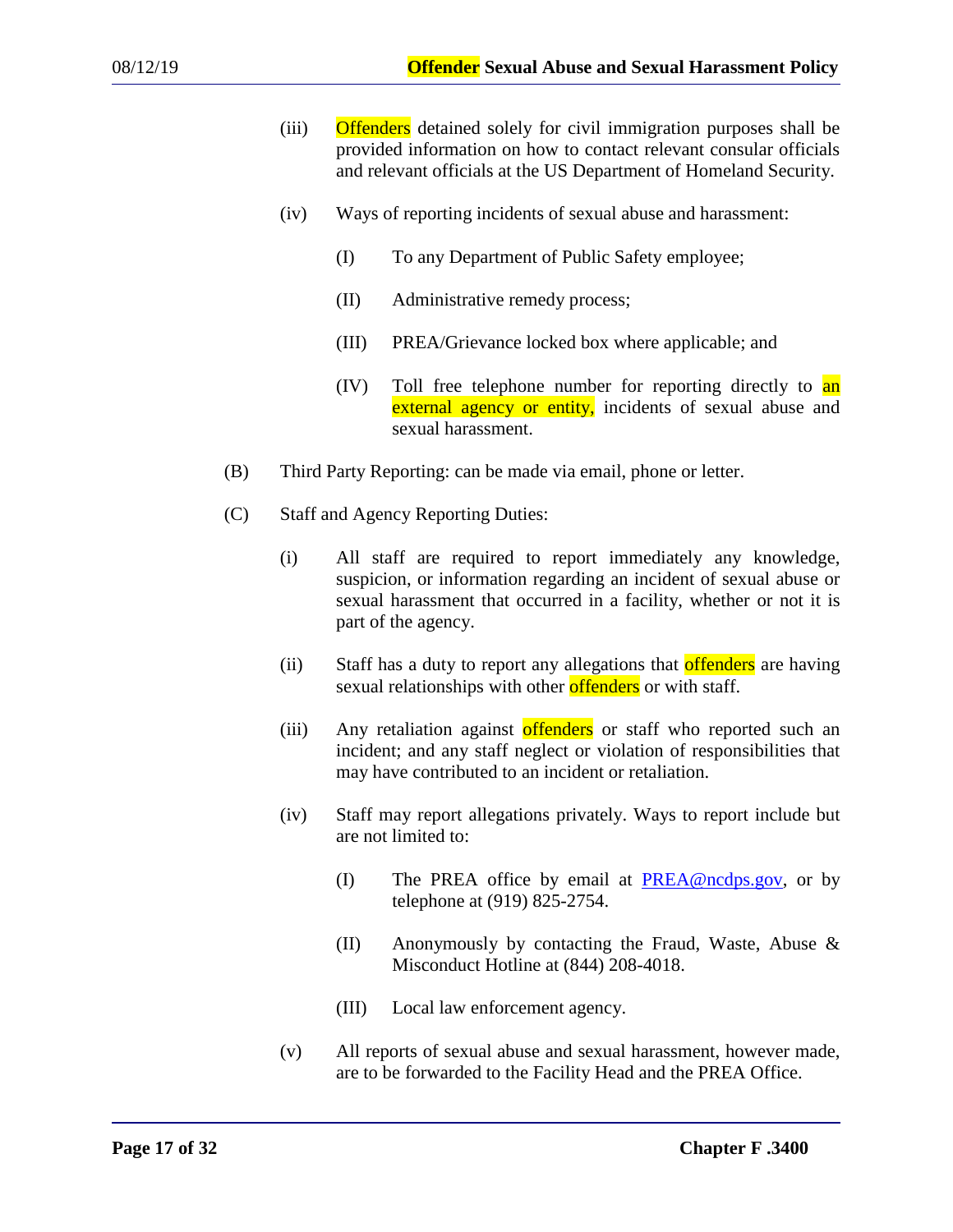- (vi) Unless otherwise precluded by Federal, State, or local law, medical and mental health practitioners shall be required to report sexual abuse to inform offenders of the practitioner's duty to report, and the limitations of confidentiality, at the initiation of services.
- (vii) If the alleged victim is under the age of 18 or considered a vulnerable adult under a State or local vulnerable **person's** statute, reporting such allegation to the local NC Department of Social Services is required.
- (viii) The facility shall report all allegations of sexual abuse and sexual harassment, including third-party and anonymous reports, to the facility's designated investigators.
- (ix) Local law enforcement shall be notified if there is evidence or suspicion that criminal conduct may have occurred.
- (x) Failure of staff to report alleged incidents of sexual abuse and sexual harassment will subject the non-reporting staff member to disciplinary action.
- (D) Reporting to other agencies or facilities
	- (i) Upon receiving an allegation that an **offender** was sexually abused while confined at another facility, the head of the facility that received the allegation shall notify the head of the facility or appropriate office of the agency where the alleged abuse occurred.
	- (ii) Such notification shall be provided as soon as possible, but no later than 72 hours after receiving the allegation.
	- (iii) The Facility Head shall document such notification by completing a memorandum to file, and uploading into the correspondence tracking system (CTS).
	- (iv) Upon receiving notification from another facility or agency that an allegation of sexual abuse or sexual harassment has been reported, the Facility Head shall ensure that the allegation is investigated in accordance with these standards.
- (2) Protection Duties: When the staff learns that an **offender** is subject to a substantial risk of imminent sexual abuse immediate action shall be taken to protect the offender.
- (3) First Responder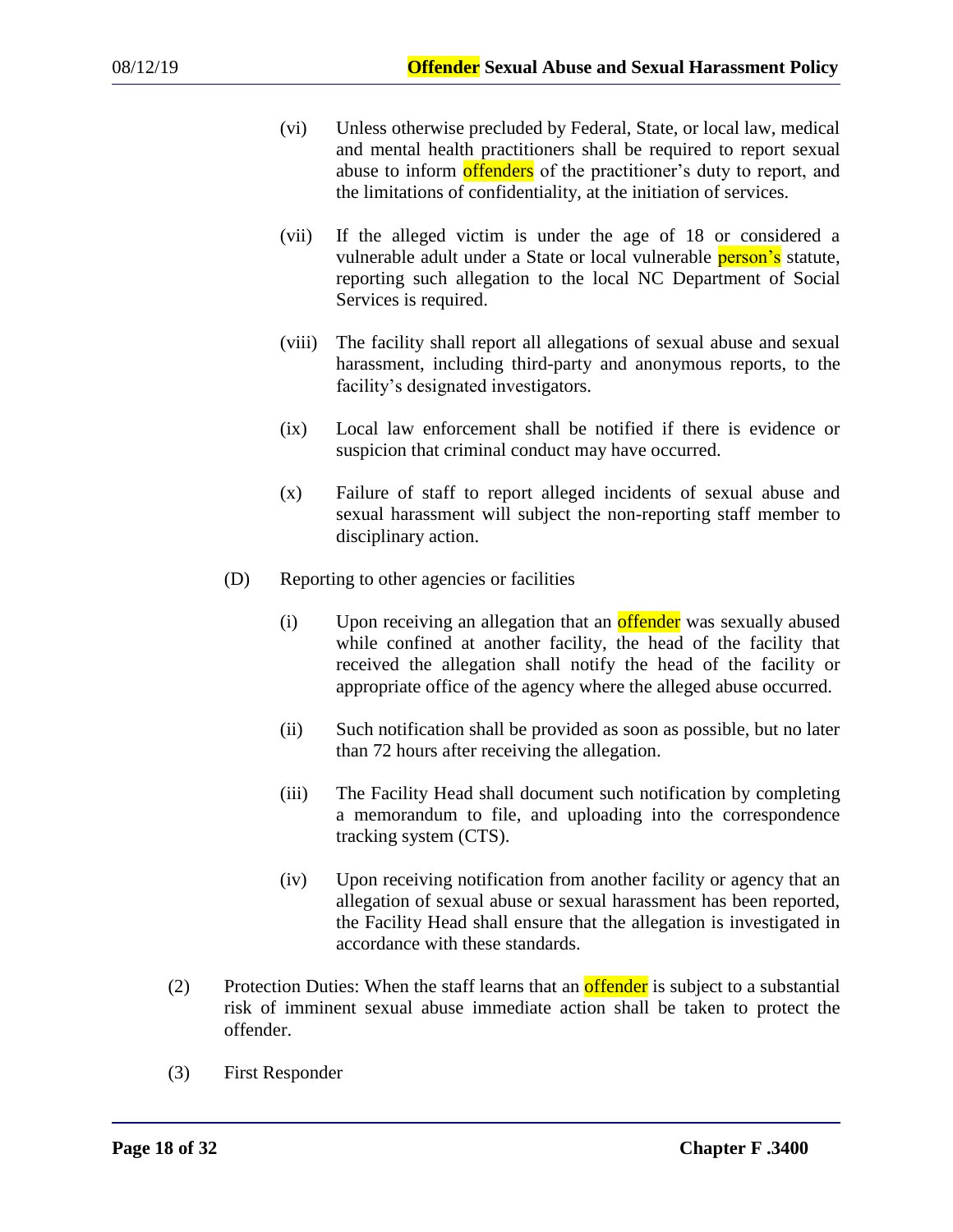- (A) Upon learning of an allegation that an **offender** was sexually abused, the first security staff member to respond to the report shall be required to:
	- (i) Take necessary steps to separate the alleged victim and abuser. If the Facility Head, in consultation with the PREA Support Person, determines that the safety of the **offender** victim requires placement in administrative segregation, then:
		- (I) Such segregation shall be administered in accordance with the applicable policies and procedures for administrative segregation.
		- (II) The Region Director and the Department of Public Safety PREA Office shall be notified in writing of the use of segregation and the reasons therefore.
		- (III) To the maximum extent possible, the **offender** victim while in administrative segregation shall have the same privileges of access to the canteen, telephone, visitation and property as they were afforded prior to reporting.
		- (IV) Within 3 business days of the offender victim's release from administrative segregation, the Facility Head or designee will return the **offender** victim to the gain time job assignment the **offender** victim had prior to period of administrative segregation, if available. If, for operational reasons, the **offender** victim's prior job assignment is unavailable, the Facility Head or designee will place the offender victim in another gain time job assignment that is at least equal to the prior gain time job assignment.
		- (V) The Facility Head or designee will notify the Region Director in writing, that the **offender** victim has either been returned to prior job assignment or placed in equivalent one.
		- (VI) Within three business days of the receipt of the written notification from the Facility Head or designee, the Region Director, or their designee will request in writing to the Assistant Chief of Program Services that the **offender** victim's gain time be restored.
		- (VII) When offender victim is released from segregation, whenever possible shall be allowed to return to previously assigned housing unit unless, in the discretion of the Facility Head, doing so exposes the **offender** to an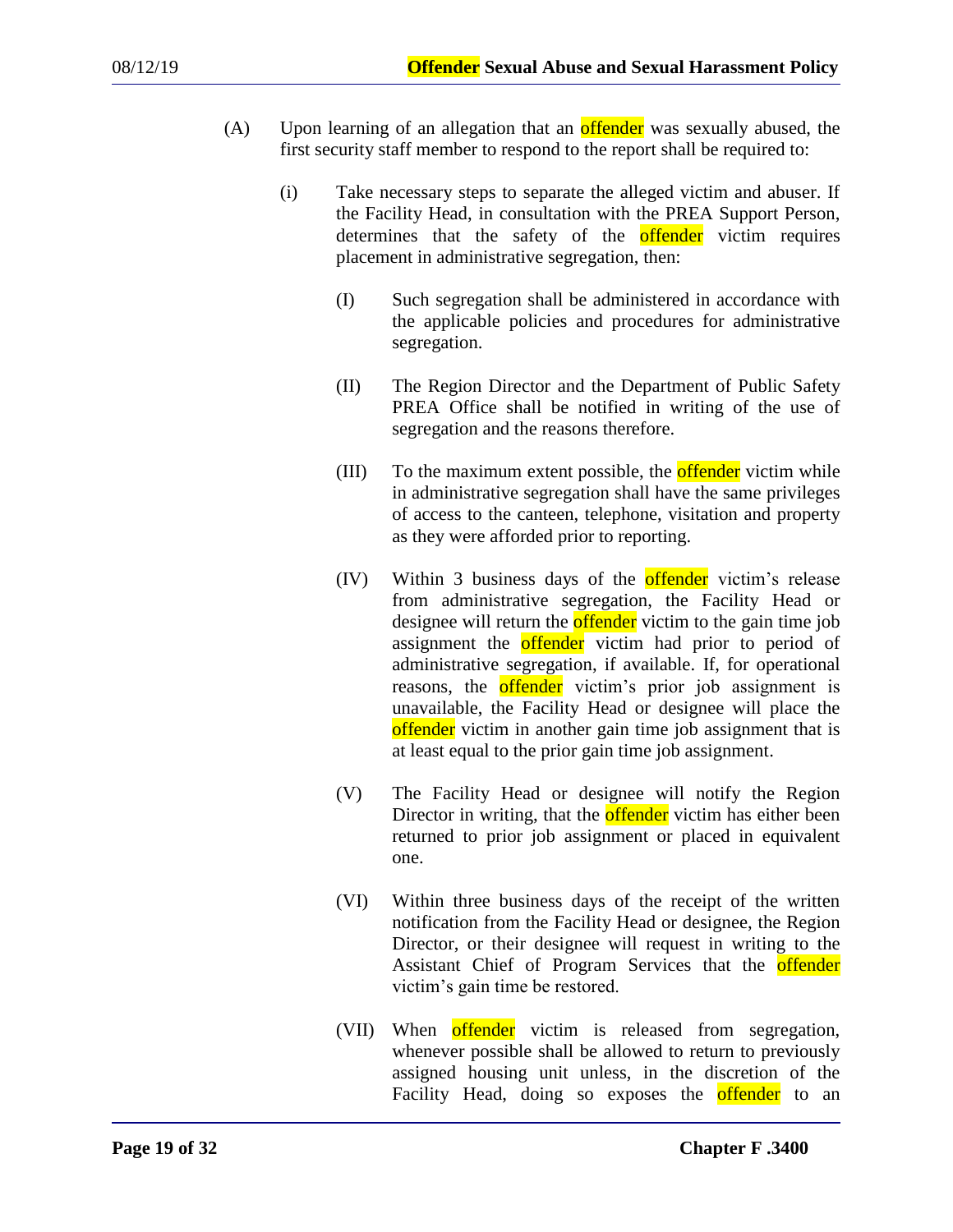increased risk to the **offender** victim's safety and security or the orderly operation of the facility.

- (ii) Preserve and protect any crime scene until appropriate steps can be taken to collect any evidence;
- (iii) If the abuse occurred within a time period that still allows for the collection of physical evidence, request that the alleged victim not take any actions that could destroy physical evidence, including, as appropriate, washing, brushing teeth, changing clothes, urinating, defecating, smoking, drinking, or eating; and
- (iv) If the abuse occurred within a time period that still allows for the collection of physical evidence, ensure that the alleged abuser does not take any actions that could destroy physical evidence, including, as appropriate, washing, brushing teeth, changing clothes, urinating, defecating, smoking, drinking, or eating.
- (B) If the first staff responder is not a security staff member, the responder shall be required to request that the alleged victim not take any actions that could destroy physical evidence, and then notify security staff.
- (4) Medical Services:
	- (A) If an alleged act of sexual abuse has occurred and there may be forensic medical evidence, the **offender** may be in need of medical assistance, or other circumstances dictate, arrangements shall be promptly made to have the alleged offender-victim examined by medical services.
	- (B) Medical Services will follow medical protocol, which includes provisions for examination, documentation and transport to the local emergency department when appropriate, where the following will occur: collection of forensic evidence, testing for sexually transmitted diseases, counseling, and prophylactic treatment. Medical Services will ensure that the **offender** receives medical follow-up and is offered a referral for mental health services.
		- (i) In preparation for transporting the offender to the hospital's emergency room medical protocol shall be followed in order to preserve any possible evidence with an appropriate chain of evidence form attached.
		- (ii) Forensic evidence collected by the emergency room hospital will only be released to law enforcement. Facility staff should not attempt to retrieve this evidence from the hospital.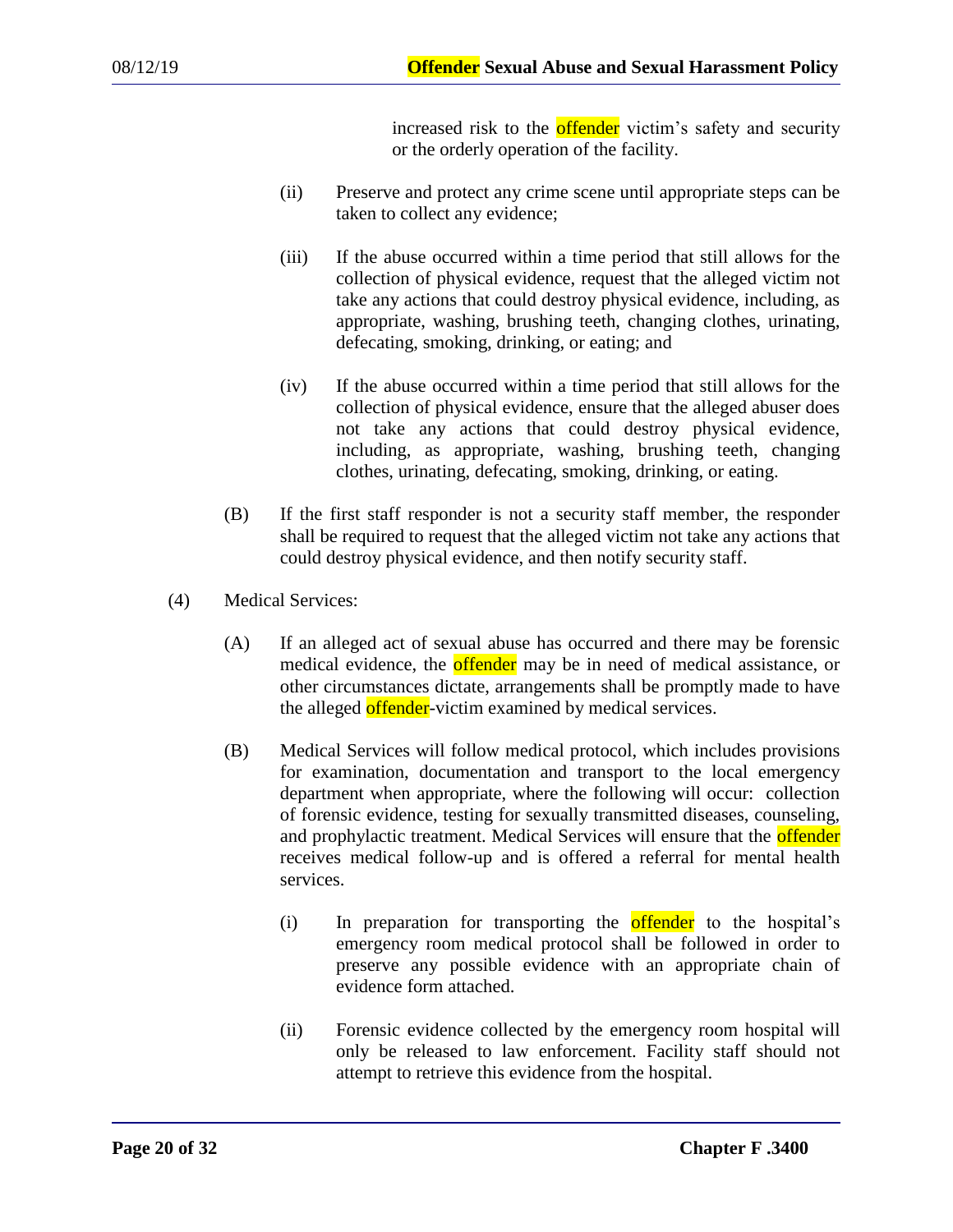- (iii) When the alleged victim returns from the emergency room, he or she shall be placed in restrictive housing for administrative **purposes** for protective housing if necessary. If the facility does not have restrictive housing available, the **offender** shall be placed in another designated single cell or transferred, if necessary, to a facility with a single cell available. Placement in protective housing under this provision does not require that the **offender** be placed on watch status unless such a status has been otherwise initiated. The **offender** shall be listed as a protective control pending the investigation. Care should be taken by staff not to penalize the victim because of the allegations.
- (5) Victim Support shall be offered by a PREA Support Person (PSP). The PSP shall:
	- (A) Be made available to provide victim advocate services.
	- (B) Offender victim of alleged sexual abuse by an employee, contractor, or volunteer, the PSP shall consult with the Facility Head on a weekly basis for three weeks following the report of sexual abuse to update the victim on the progress of the investigation, answer any questions of the **offender** victim and provide support.
	- (C) As requested by the victim, the PREA support person, of the same gender, shall accompany and support the victim through the forensic medical examination process.
	- (D) As requested by the victim, the PREA support person shall accompany and support the victim through the investigatory interviews and shall provide emotional support, crisis intervention, information, and referrals.
	- (E) Offender victim shall be provided access to outside victim advocates for emotional support services related to sexual abuse by giving the **offenders** mailing addresses and telephone numbers, including toll-free hotline numbers where available, of local, State, or national victim advocacy or rape crisis organizations. The facility shall enable reasonable communication between offenders and these organizations and agencies, in as confidential a manner as possible.
	- $(F)$  The facility shall inform the **offenders**, prior to giving them access, of the extent to which such communications will be monitored and the extent to which reports of abuse will be forwarded to authorities in accordance with mandatory reporting laws.
	- (G) Not obstruct or interfere in the course of the investigation in any manner.
	- (H) Not be designated as the facility's PREA Compliance Manager.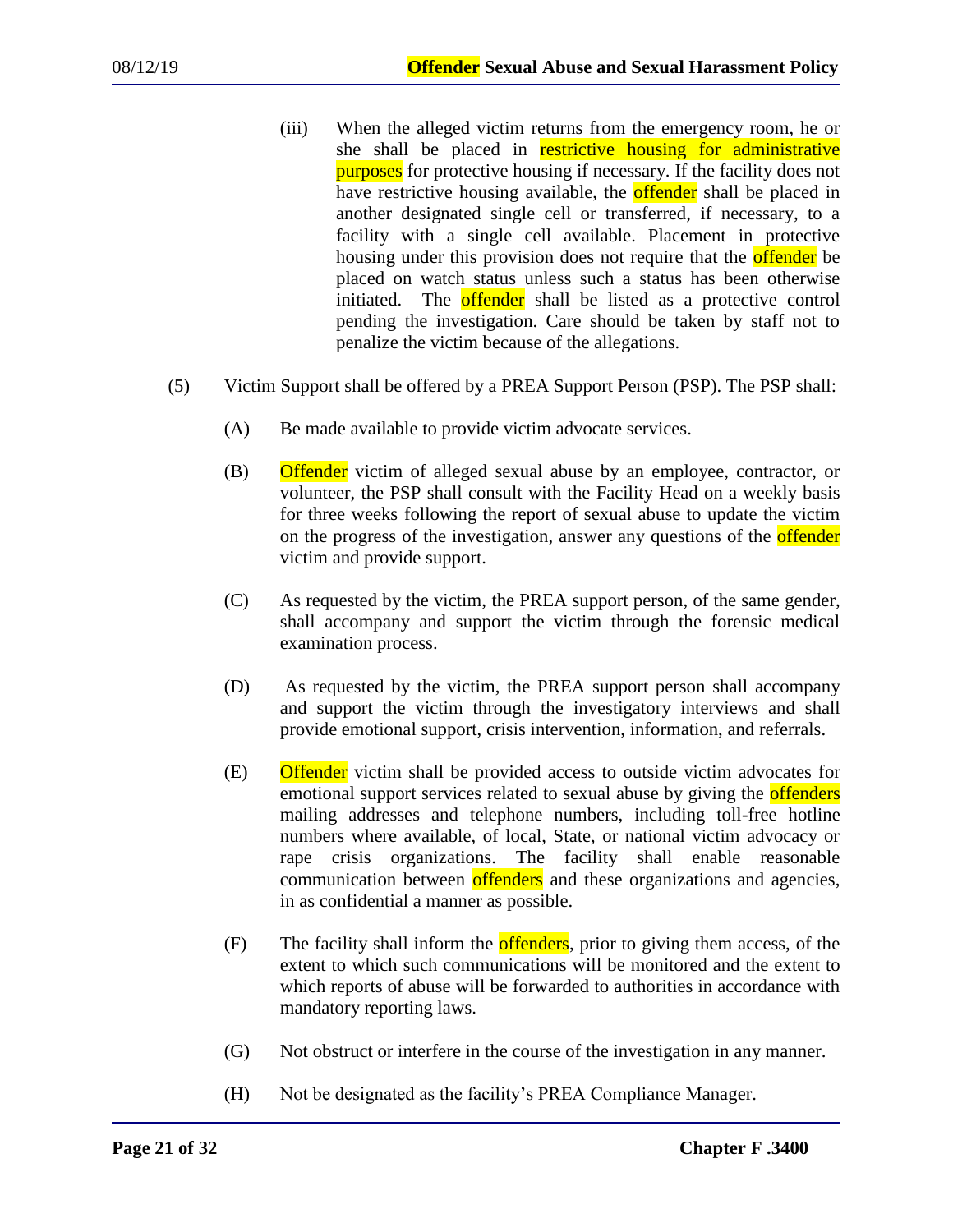- (I) Monitor for Retaliation:
	- (i) The PSP shall monitor retaliation against the victim and the offender who either report allegations, or cooperate with investigations, of sexual abuse or sexual harassment.
	- (ii) Upon notification of a Sexual Abuse or Sexual Harassment allegation the PSP will initiate monitoring the alleged victim and offender who reported the allegation or cooperated with officials during the investigation.
	- (iii) In the case of **offenders**, such monitoring shall also include periodic status checks.
	- (iv) Continue monitoring for a minimum of 90 days or beyond 90 days if the initial monitoring indicates a continuing need.
	- (v) Termination of monitoring prior to minimum of 90 days requires:
		- (I) Allegation to be determined unfounded
		- (II) Approval by Facility Head
	- (vi) Upon completion of the monitoring period, complete and document the results on Form OPA-I24 Retaliation Monitoring -Offender & Juvenile.
	- (vii) Forward Form OPA-I24 Retaliation Monitoring Offender  $\&$ **Juvenile** to the PREA Compliance Manager (PCM).
- (J) Inform victim of disposition of PREA Investigation:
	- (i) Following an investigation into an **offender's** allegation that he or she suffered sexual abuse in a facility, the PSP shall inform the offender as to whether the allegation has been determined to be substantiated, unsubstantiated, or unfounded. Notification shall be documented on Form OPA-I30 Support Services.
	- (ii) If the
	- (iii) Department of Public Safety did not conduct the investigation, the PSP shall request, through the chain of command, the relevant information from the investigative agency in order to inform the offender.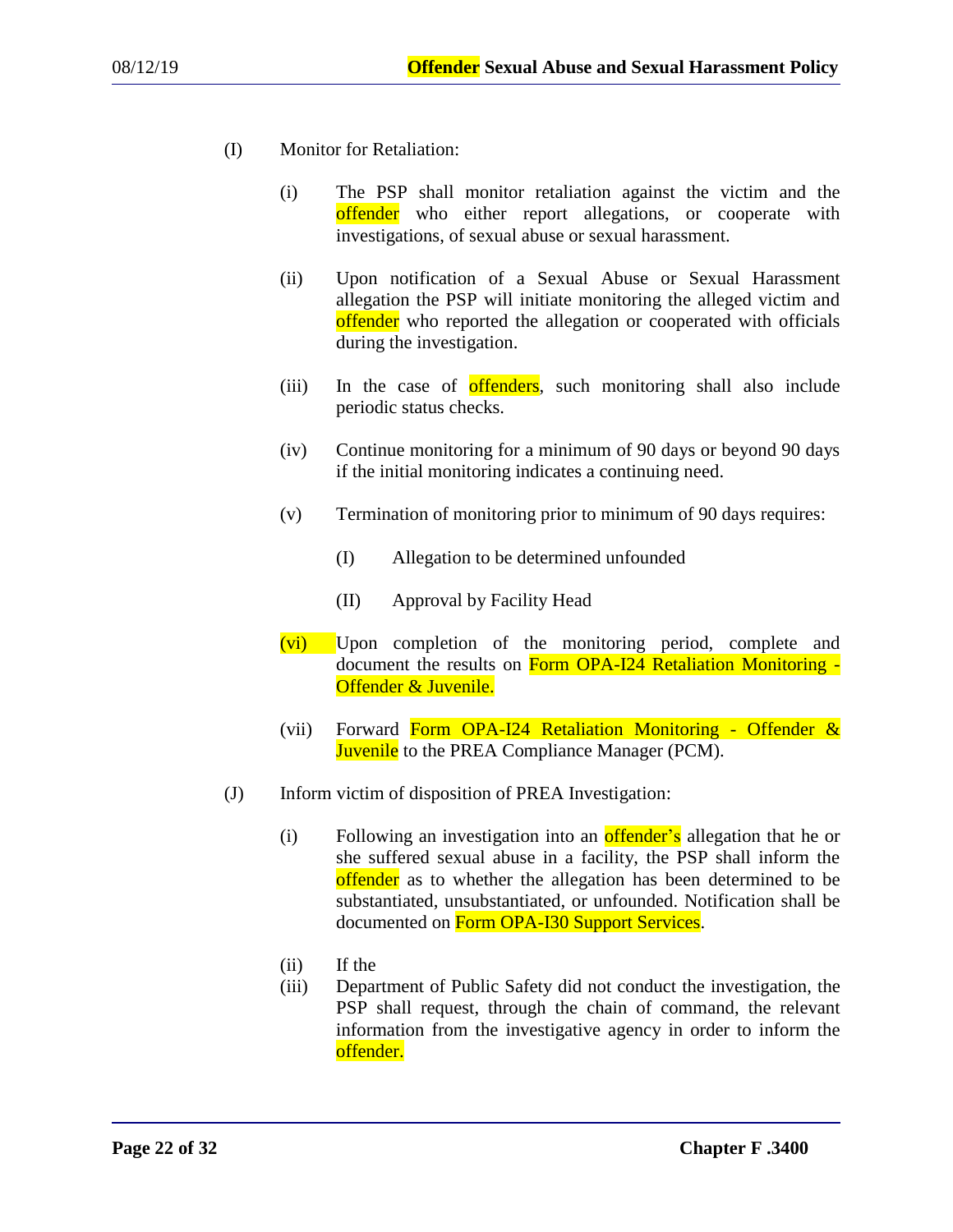- (iv) Following an **offender's** allegation that a staff member has committed sexual abuse against the **offender**, the PSP shall subsequently inform the **offender** (unless the allegation is unfounded) whenever:
	- $(I)$  The staff member is no longer posted within the **offender's** unit;
	- (II) The staff member is no longer employed at the facility;
	- (III) The agency learns that the staff member has been indicted on a charge related to sexual abuse within the facility; or
	- (IV) The agency learns that the staff member has been convicted on a charge related to sexual abuse within the facility.

Notification shall be documented on Form OPA-I30A PREA Support Person Services.

- (v) Following an **offender's** allegation that he or she has been sexually abused by another offender, the agency shall subsequently inform the alleged victim whenever:
	- (I) The agency learns that the alleged abuser has been indicted on a charge related to sexual abuse within the facility; or
	- (II) The agency learns that the alleged abuser has been convicted on a charge related to sexual abuse within the facility.
- (vi) All such notifications or attempted notifications shall be documented.
- (vii) Obligation to report shall terminate if the **offender** is released from NC Department of Public Safety custody.
- (6) PREA Compliance Manager (PCM) shall:
	- (A) Monitor for Retaliation:
		- (i) The PCM shall monitor for retaliation against staff that either report or cooperate with investigations, of sexual abuse or sexual harassment.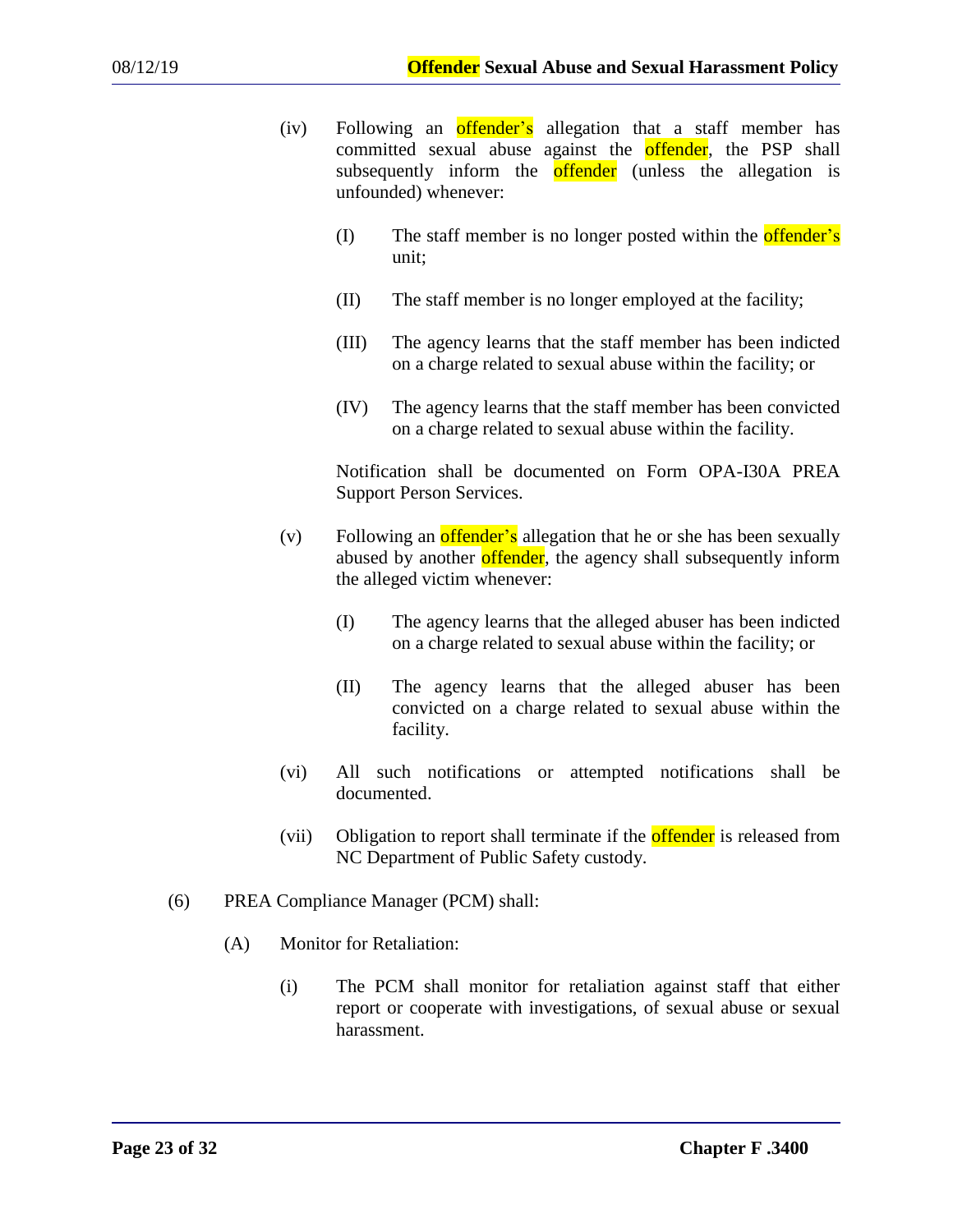- (ii) Upon notification of a Sexual Abuse or Sexual Harassment allegation the PCM will initiate monitoring of staff that reported the allegation or cooperated with officials during the investigation.
- (iii) Continue monitoring for a minimum of 90 days or beyond 90 days if the initial monitoring indicates a continuing need.
- (iv) Termination of monitoring prior to minimum of 90 days requires:
	- (I) Allegation to be determined unfounded
	- (II) Approval by Facility Head
- (v) Upon completion of the monitoring period, complete and document the results on Form OPA-I22 Retaliation Monitoring -Staff.
- (vi) All completed retaliation report forms will be forwarded through chain of command to the Region Director.
- (vii) A copy of the form will be provided to the DPS PREA Office indicating completion of the monitoring period.
- (B) Post Incident Review (PIR)
	- (i) A PIR shall be completed for all substantiated and unsubstantiated allegations of sexual abuse, and documented on Form OPA-I10 Post Incident Review (PIR).
	- (ii) The PIR is completed with input from upper-level management officials, investigators, and medical or mental health practitioners.
	- (iii) The review team shall consider whether the allegation or investigation indicates a need to change policy or practice to better prevent, detect, or respond to sexual abuse; consider whether the incident or allegation was motivated by race; ethnicity; gender identity; lesbian, gay, bisexual, transgender, or intersex identification, status or perceived status; or gang affiliation; or motivated or otherwise caused by other group dynamics in the facility; examine the area in the facility where the incident allegedly occurred to assess whether physical barriers in the area may enable abuse; assess the adequacy of staffing levels in that area during the different shifts; and assess whether monitoring technology should be deployed or augmented to supplement supervision by staff and prepare a report of its findings pursuant to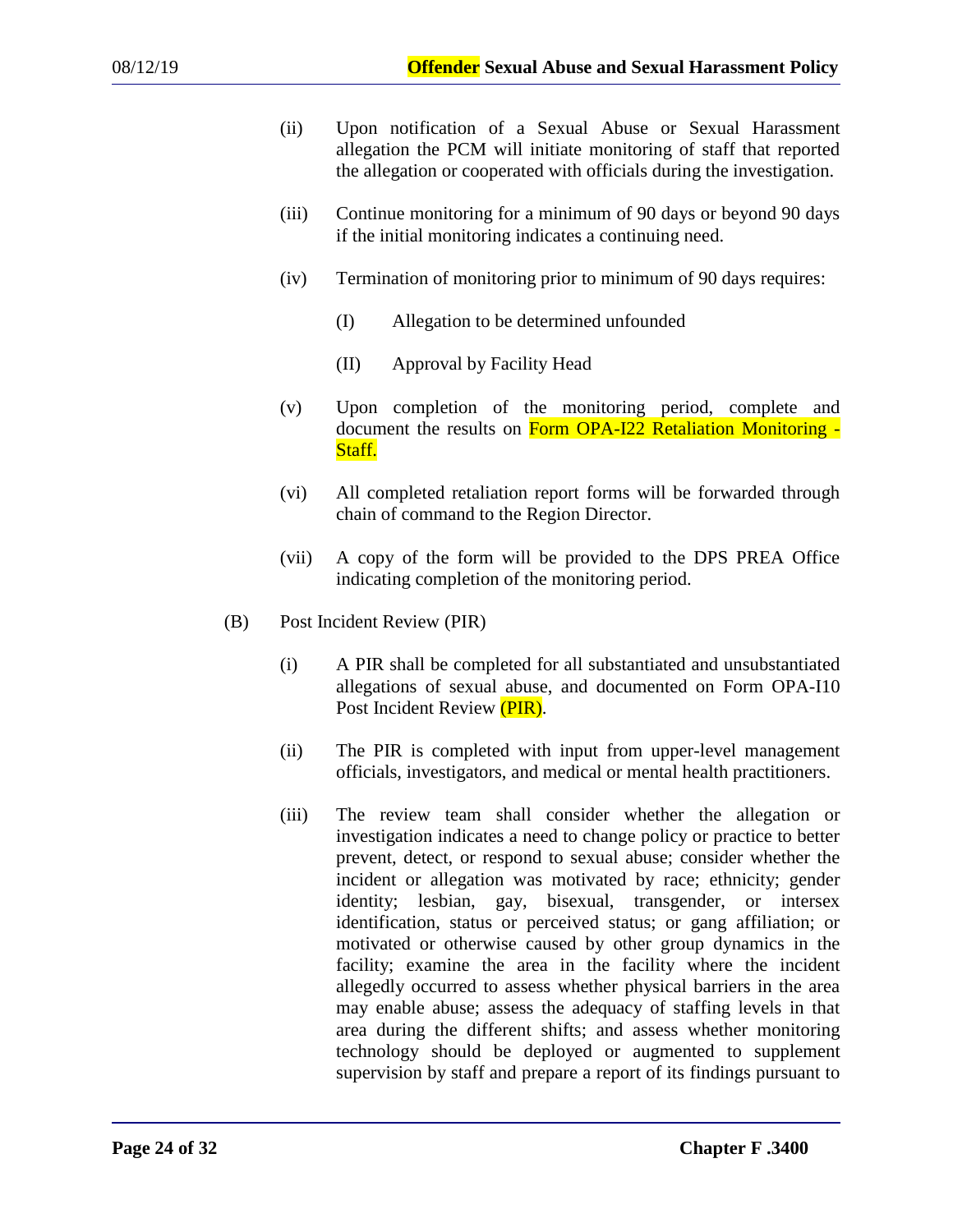standards, and any recommendations for improvement. Submit such reports to the facility head and PREA compliance manager.

- (iv) The PIR shall be completed by the facility within 30 days of the conclusion of the sexual abuse investigation.
- (v) Upon completion, the PIR will be forwarded through chain of command to the Region Director.
- (vi) Upon completion, a copy of the PIR will be attached to the OPUS incident report for data collection and analysis.
- (C) Not be designated as the facility's PREA Support Person.
- (7) Investigations:
	- (A) General Provisions
		- (i) Investigations into allegations of sexual abuse and sexual harassment, shall be conducted promptly, thoroughly, and objectively for all allegations, including third-party and anonymous reports.
		- (ii) The facility shall develop a written institutional plan, consistent with the agency's plan, to coordinate actions taken in response to an incident of sexual abuse, among staff first responders, medical and mental health practitioners, investigators, and facility leadership.
		- (iii) Conflict of Interest: Investigators must not have and must not be perceived to have any conflict of interest in relation to the persons being investigated or other involved staff, the conduct or the policies and procedures that are the subject of investigation.
		- (iv) If an alleged act of sexual abuse or sexual harassment is reported or discovered, an immediate **preliminary review** shall be conducted to determine if the incident meets the standards of PREA.
		- (v) Alleged victim and abuser shall remain separated.
			- (I) Alleged offender abuser A determination shall be made, based upon the amount of time that has passed since the alleged incident and the possibility of evidence still existing, as to whether the alleged offender abuser, if known, should be placed in a segregation cell to preserve forensic evidence. If an offender is placed in a segregation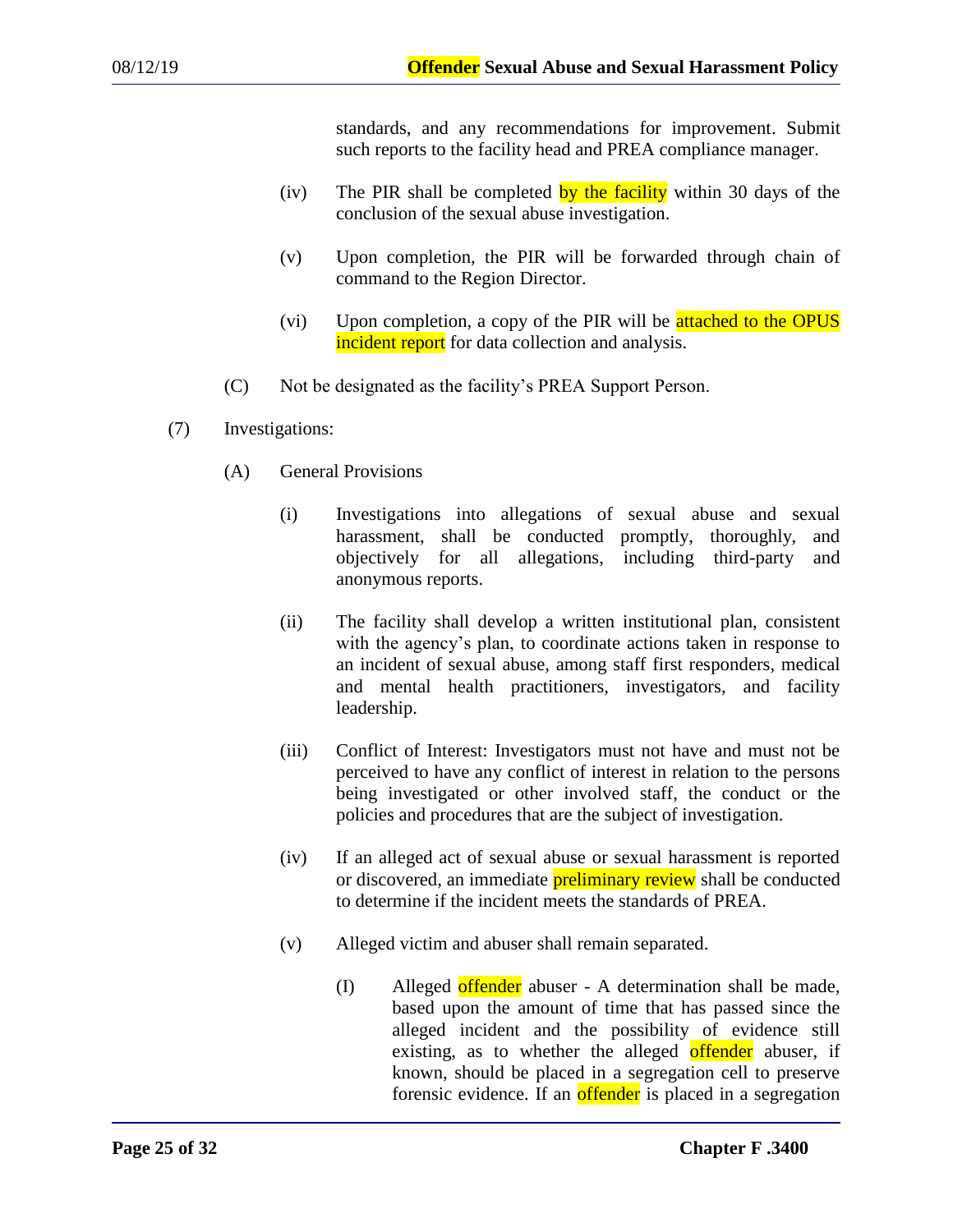cell for purposes of preserving forensic evidence, the offender shall be strip searched in accordance with the policies set forth in section F.0100, et seq. of Prisons Policy and Procedure Manual and all possessions taken from him or her and a paper gown issued.

- (II) If there is evidence that Sexual Abuse of an Offender by Another **Offender** may have occurred, the superintendent shall be immediately notified.
- (III) The alleged abuser shall be held in segregation until the investigation is complete, unless other circumstances require the transfer of the alleged abuser. During the course of the investigation the alleged victim and the alleged abuser shall remain separated.
- (vi) Alleged staff abuser
	- (I) Shall remain separated from the victim until the conclusion of the investigation. This may require reassignment or placement on investigative status pending the investigation.
	- (II) Allegations involving staff shall be reported to the Office of Special Investigations in accordance with the DPS-SI-100 OSI Authority to Conduct Investigations policy.
- (vii) Sexual abuse and sexual harassment investigations shall be conducted by staff that has received special training in sexual abuse investigations.
- (viii) Investigators shall gather and preserve direct and circumstantial evidence, including any available physical and DNA evidence and any available electronic monitoring data including video and/or audio recordings; shall interview alleged victims, suspected perpetrators, and witnesses.
	- (I) In order to preserve the integrity of the investigation, one person, or a specific team, shall be designated to investigate an incident, and only that person (or team) shall be involved in the collection of evidence and interviewing of potential witnesses. A thorough investigation is necessary to ensure the potential for prosecution if it is determined that a crime has been committed.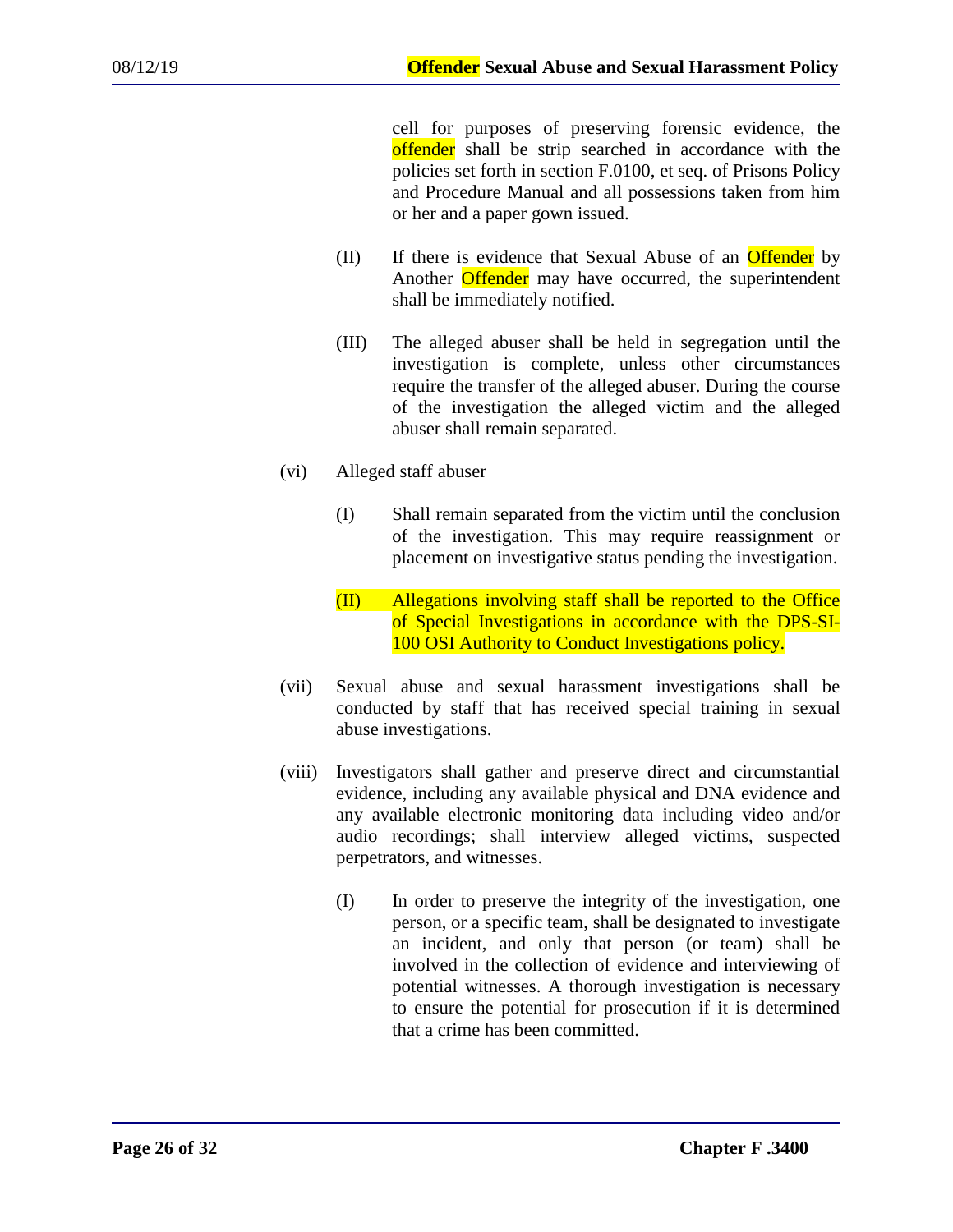- (II) The only persons that should be entering a secured crime scene are law enforcement personnel, the investigator, or medical staff, as needed.
- (III) A log shall be maintained of anyone entering the crime scene and at what time they entered. Anyone entering the crime scene should be videotaped as additional documentation.
- (IV) The area shall remain secured as a crime scene until law enforcement releases it.
- (V) In the event photography of any portion of an alleged victim's body is deemed necessary by the Facility Head, to document injuries attributed to a sexual aggressor by the alleged victim, those photographs shall be taken by custody staff of the same gender.
- (ix) A determination shall be made, based upon the amount of time that has passed since the alleged incident and other factors, whether there is a possibility of evidence still existing at the crime scene. If it is determined that evidence may still exist, when possible, the crime scene shall be secured and any potential evidence shall remain in place for law enforcement examination and investigation. If the crime scene cannot be secured, the crime scene shall be photographed and/or videotaped, and the evidence, if any, collected, and placed in an evidence bag with an evidence form attached.
- (x) An offender that alleges sexual abuse shall not be required to submit to a polygraph examination or other truth-telling device as a condition for proceeding with the investigation of such an allegation.
- (xi) Review prior complaints and reports of sexual abuse involving the suspected perpetrator, included in the incident package and considered when determining credibility of the allegations.
- (xii) When the quality of evidence appears to support criminal prosecution, the Department of Public Safety sexual abuse and harassment investigators shall only be permitted to continue interviews after consulting with local law enforcement agency as to whether interviews may be an obstacle for subsequent criminal prosecution.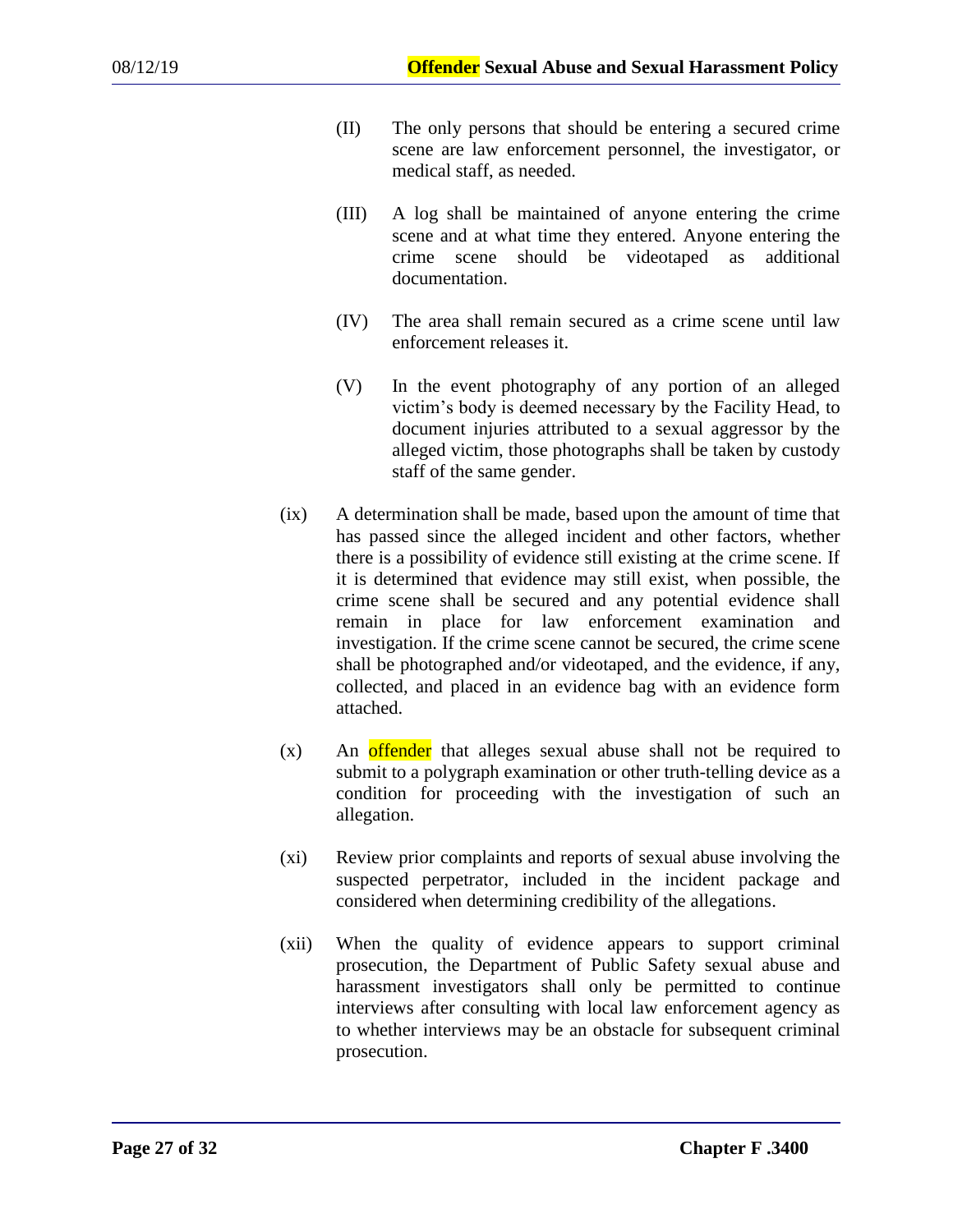- (xiii) The credibility of an alleged victim, suspect, or witness shall be assessed on an individual basis and shall not be determined by the person's status as offender or staff. No agency shall require an offender who alleges sexual abuse to submit to a polygraph examination or other truth-telling device as a condition for proceeding with the investigation of such an allegation.
- (xiv) Shall include an effort to determine whether staff actions or failures to act contributed to the abuse.
- (xv) Shall be documented in written reports that include a description of the physical and testimonial evidence, the reasoning behind credibility assessments, and investigative facts and findings. Substantiated allegations of conduct that appears to be criminal shall be referred for prosecution.
- (xvi) All written reports referenced in paragraph (g) of this section shall be retained for as long as the alleged abuser is incarcerated or employed by the agency, plus five years.
- (xvii) The departure of the alleged abuser or victim from the employment or control of the facility or agency shall not provide a basis for terminating an investigation.
- (xviii) When outside agencies investigate sexual abuse, the facility shall cooperate with outside investigators and shall endeavor to remain informed about the progress of the investigation.
- (B) Investigation Documentation
	- (i) Reported allegations, including persons involved and preliminary steps taken, shall be documented in OPUS on the PR (PREA) Incident Report within 72 hours of receiving the report. All PREA investigations shall be consulted (referred) to the Region level for final decision.
	- (ii) Sexual abuse and sexual harassment investigator shall submit the investigation report to Facility Head.
	- (iii) The PREA investigation shall be completed and decided upon (approved) by the Region Director within 30 days of the initial PREA report. An extension of an additional 30 day maximum may be given by the Region Director in instances where the investigation requires additional time for the collection of evidence or determination of validity. Any PREA investigation that extends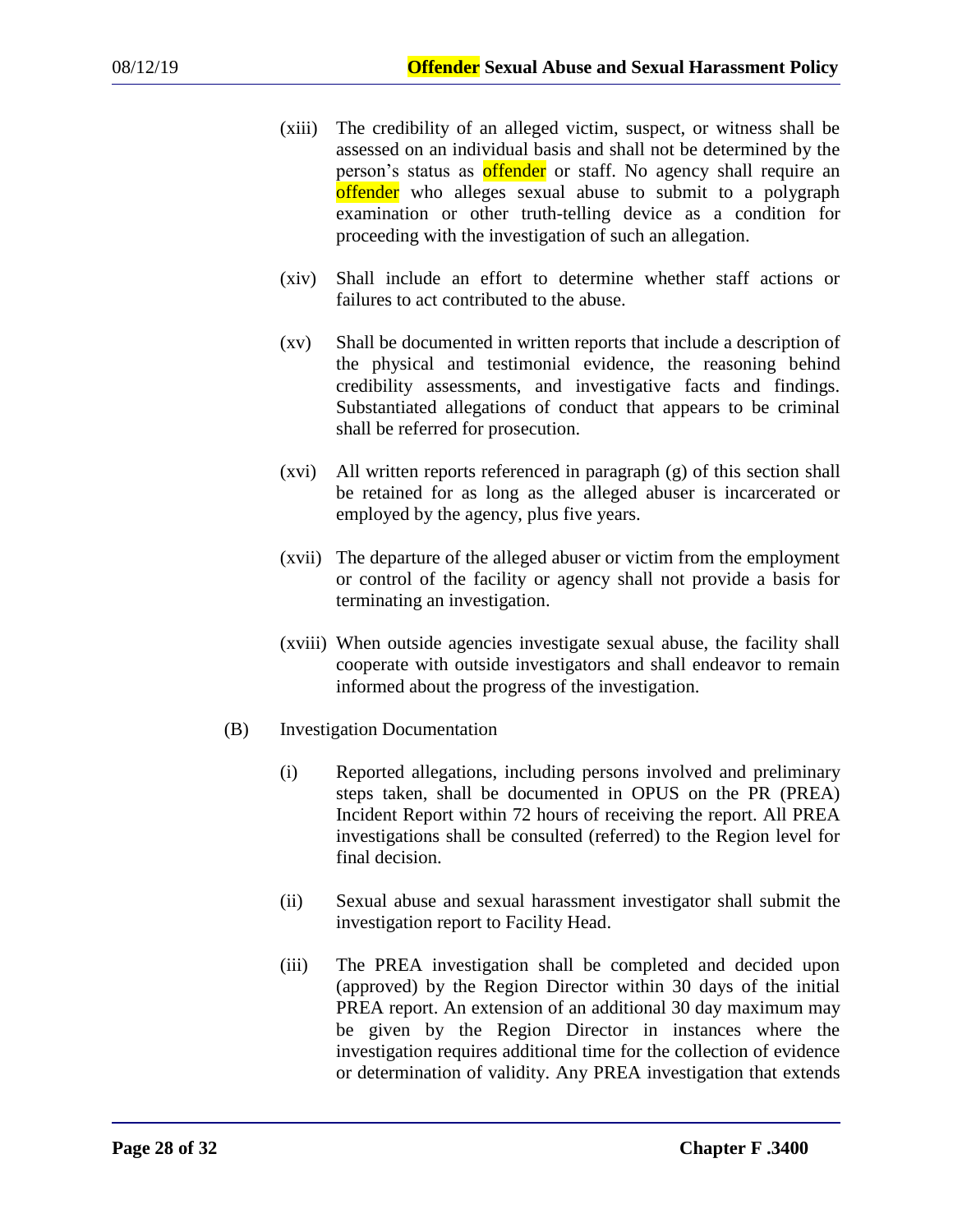beyond the 60 maximum days must have prior approval by the Director of Prisons.

- (iv) A copy of the complete investigation packet, to include audio and/or video will be maintained for audit purposes.
- (C) Substantiated Allegations
	- (i) Substantiated allegations of conduct that appears to be criminal shall be referred for prosecution.
	- (ii) All substantiated reports of staff on **offender** sexual abuse or sexual harassment shall be reported in writing to the Region Director who will in turn forward the report to the Director of Prisons. The written report shall include evidence to support the substantiation. The Director of Prisons will forward all substantiated incidents of sexual abuse of an **offender** by staff to the Secretary of the Department of Public Safety, or designee, for referral to the State Bureau of Investigation (SBI) or other law enforcement agency for further investigation.
	- (iii) In cases where forensic evidence may be available, or injury has occurred and there is not sufficient time to forward the report to the Director of Prisons for referral to the SBI, local law enforcement may be contacted to conduct the initial criminal investigation. Local law enforcement may be asked to bring the SBI into the investigation as soon as practical. The incident information shall be forwarded to the Director of Prisons as soon as possible for delivery to the Secretary of the Department of Public Safety, or designee, for referral to the SBI.
- (g) RETALIATION: Retaliation against staff or **offenders** making an allegation of **offender** sexual abuse or sexual harassment is prohibited.
	- (1) Offender monitoring see section .3406 (f)5 victim support.
	- (2) Staff monitoring see section .3406 (f)6 PREA compliance manager.

### (h) DISCIPLINARY SANCTIONS:

- (1) General
	- (A) All disciplinary actions must be approved through Facility Head.
- (2) Employees: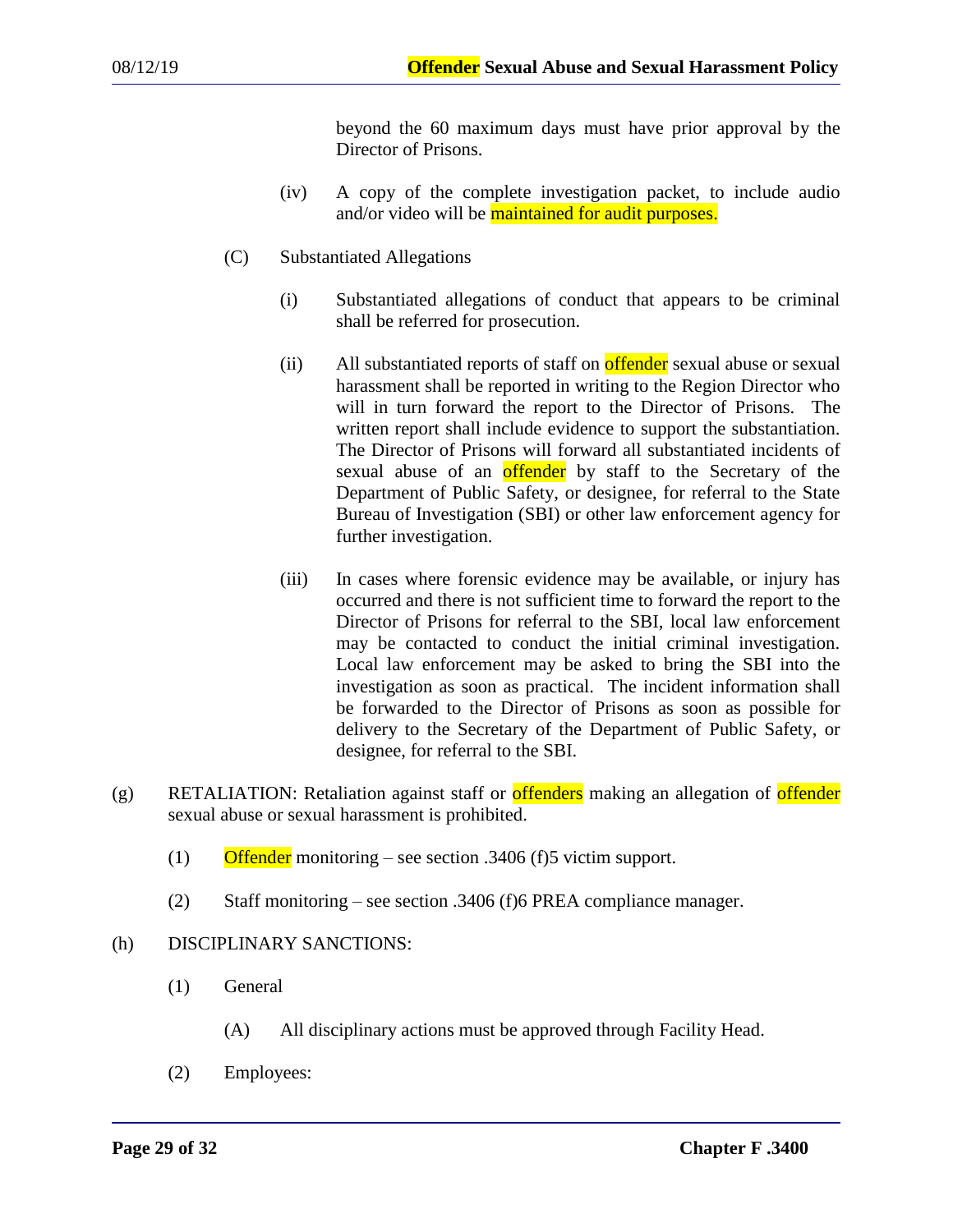- (A) Staff shall be subject to disciplinary sanctions up to and including termination for violating agency sexual abuse or sexual harassment policies.
- (B) Termination shall be the presumptive disciplinary sanction for staff who have engaged in sexual abuse.
- (C) Disciplinary sanctions for violations of agency policies relating to sexual abuse or sexual harassment (other than actually engaging in sexual abuse) shall be commensurate with the nature and circumstances of the acts committed, the staff member's disciplinary history, and the sanctions imposed for comparable offenses by other staff with similar histories.
- (D) All terminations for violations of agency sexual abuse or sexual harassment policies, or resignations by staff who would have been terminated if not for their resignation, shall be reported to law enforcement agencies, unless the activity was clearly not criminal, and to any relevant licensing bodies.
- (3) Volunteers/Contracting agents:
	- (A) Any contractor or volunteer who engages in sexual abuse shall be immediately prohibited from contact with **offenders** and shall be reported to law enforcement agencies, unless the activity was clearly not criminal, and to relevant licensing bodies.
	- (B) Appropriate remedial measures shall be considered whether to prohibit further contact with offenders in the case of any other violation of sexual abuse or sexual harassment policies.
	- (C) If an allegation of sexual abuse is which a volunteer or contracting agent is the alleged abuser is substantiated the volunteer or contracting agent shall be terminated from the relationship with NCDPS.
- (4) Offenders:
	- (A) Shall be subject to disciplinary sanctions pursuant to formal disciplinary process following an administrative finding that the **offender** engaged in offender-on-offender sexual abuse or following a criminal finding of guilt for **offender**-on-offender sexual abuse.
	- (B) Sanctions shall be commensurate with the nature and circumstances of the abuse committed, the **offender's** disciplinary history, and the sanctions imposed for comparable offenses by other offenders with similar histories.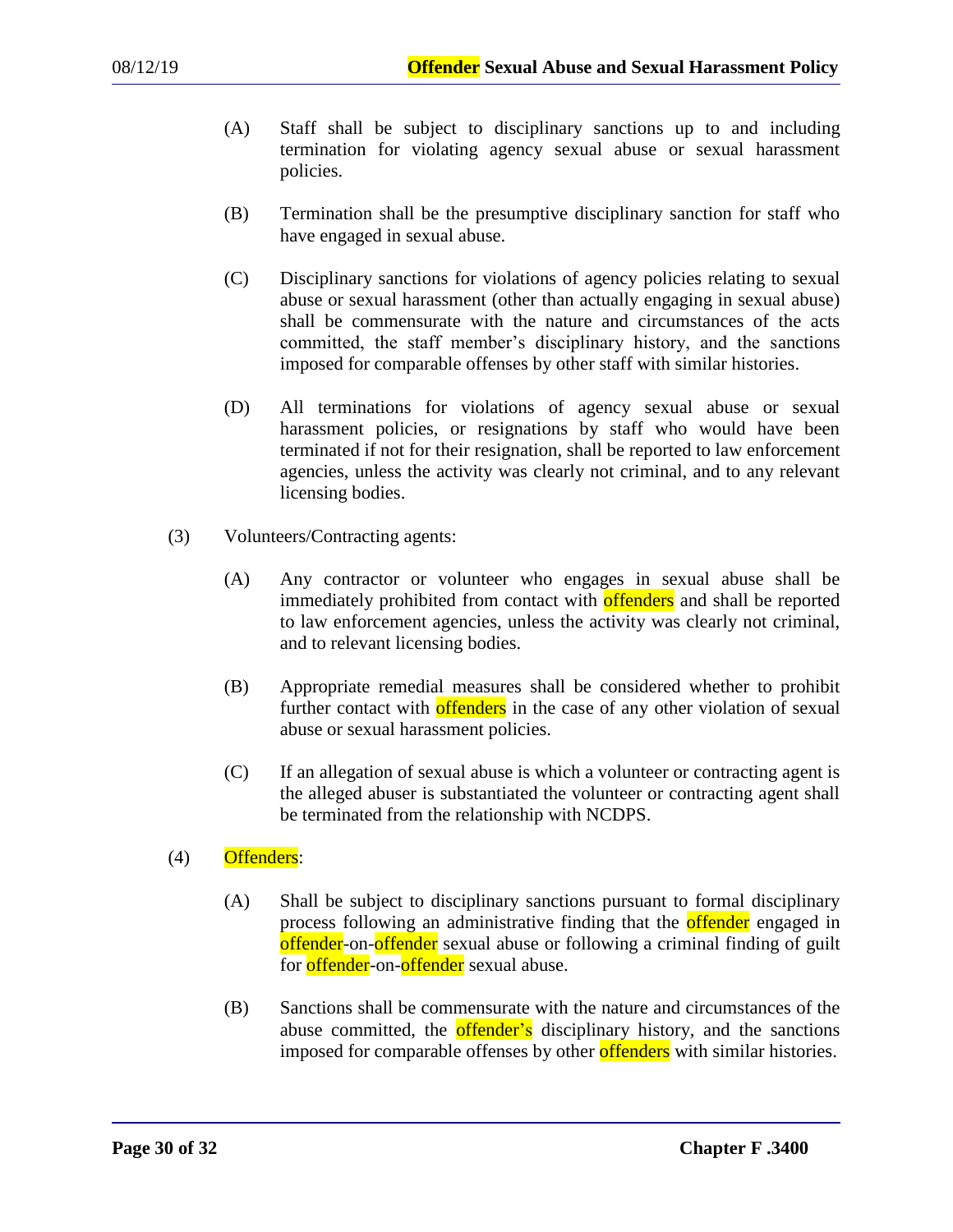- (C) The disciplinary process shall consider whether an offender's mental disabilities or mental illness contributed to his or her behavior when determining what type of sanction, if any, should be imposed.
- (D) A mental health evaluation shall be conducted after a substantiated incident and the offender shall be offered treatment when deemed appropriate by mental health practitioners. If the facility offers therapy, counseling, or other interventions designed to address and correct underlying reasons or motivations for the abuse, the facility shall consider whether to require the offending offender to participate in such interventions as a condition of access to programming or other benefits.
- (E) For the purpose of disciplinary action, a report of sexual abuse made in good faith based upon a reasonable belief that the alleged conduct occurred shall not constitute falsely reporting an incident or lying, even if an investigation does not establish evidence sufficient to substantiate the allegation.
- (F) The agency may not discipline an **offender** victim for sexual contact with staff unless a finding that the staff member did not consent to such contact.
- (G) False Reporting: Offenders will be held accountable for knowingly making false reports of unfounded incidents of sexual abuse against staff or another offender. If it is clearly established that a false accusation has been made, the **offender** may be subject to disciplinary action.
- (i) PROSECUTIONS: Substantiated allegations of conduct that appears to be criminal shall be referred for prosecution. The facility investigator shall work with law enforcement and the district attorney's office to ensure appropriate criminal prosecution of cases of sexual abuse.

# (j) RECORD RETENTION AND DATA COLLECTION:

- (1) All written investigation reports will be retained as long as the alleged abuser is incarcerated or employed by the agency, plus five years; or sexual abuse data collected for at least 10 years after the date of the initial collection unless Federal, State, or local law requires otherwise, whichever is greater.
- (2) Accurate, uniform data for every allegation of sexual abuse shall be documented in **OPUS** by all facilities.
	- (A) The agency shall aggregate the incident-based sexual abuse data at least annually.